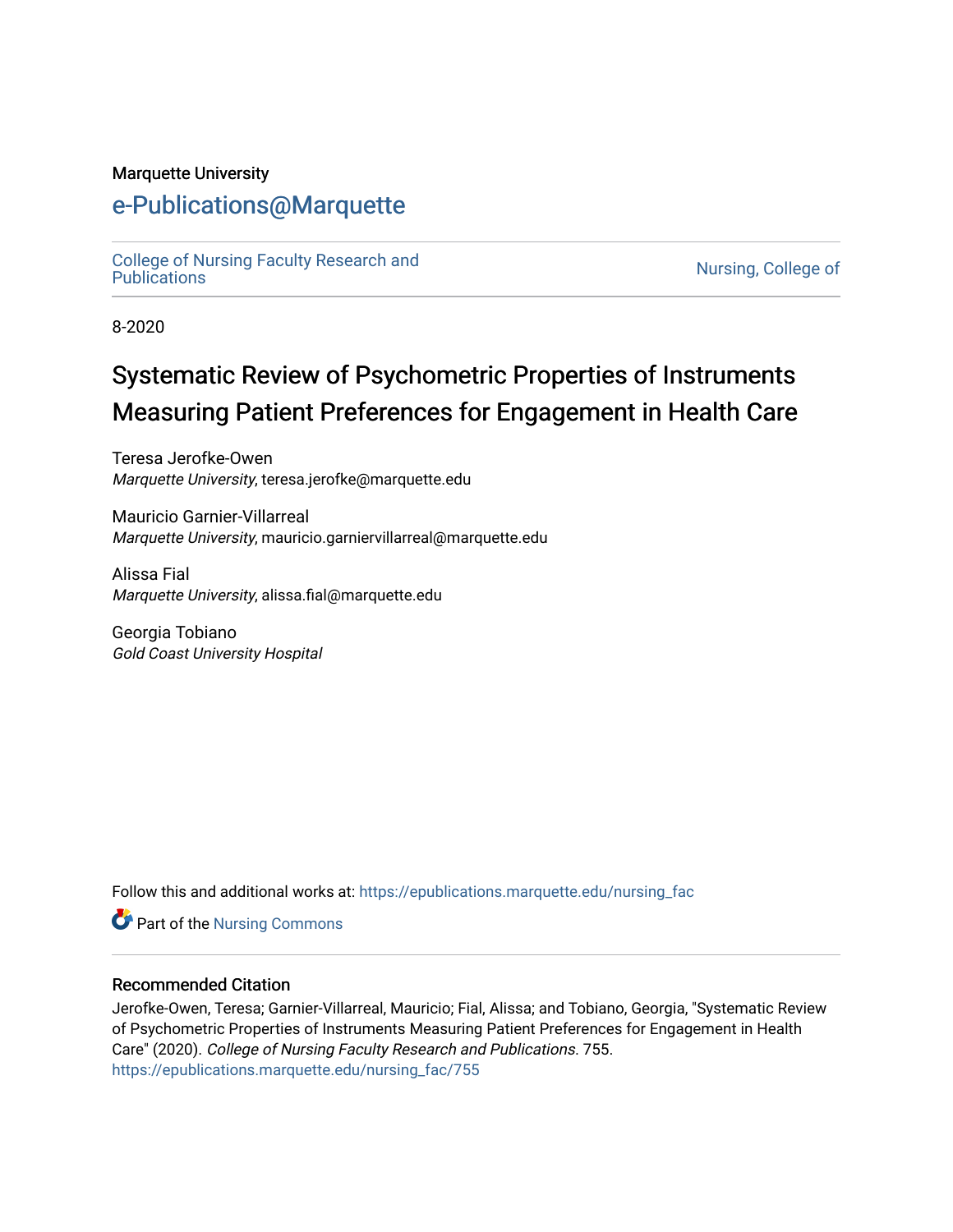**Marquette University**

# **e-Publications@Marquette**

# *Nursing Faculty Research and Publications/College of Nursing*

*This paper is NOT THE PUBLISHED VERSION;* **but the author's final, peer-reviewed manuscript.** The published version may be accessed by following the link in the citation below.

*JAN : Journal of Advanced Nursing*, Vol. 76, No. 8 (August 2020): 1988-2004. [DOI.](https://doi.org/10.1111/jan.14402) This article is © Wiley and permission has been granted for this version to appear in [e-Publications@Marquette.](http://epublications.marquette.edu/) Wiley does not grant permission for this article to be further copied/distributed or hosted elsewhere without the express permission from Wiley.

# Systematic Review of Psychometric Properties of Instruments Measuring Patient Preferences for Engagement in Health Care

Teresa Jerofke-Owen College of Nursing, Marquette University, Milwaukee, WI Mauricio Garnier-Villarreal College of Nursing, Marquette University, Milwaukee, WI Alissa Fial Raynor Memorial Libraries, Marquette University, Milwaukee, WI Georgia Tobiano Gold Coast University Hospital, South Port, Qld, Australia

## Abstract

Aim

To identify, critically appraise, and summarize instruments that measure patients' preferences for engagement in health care.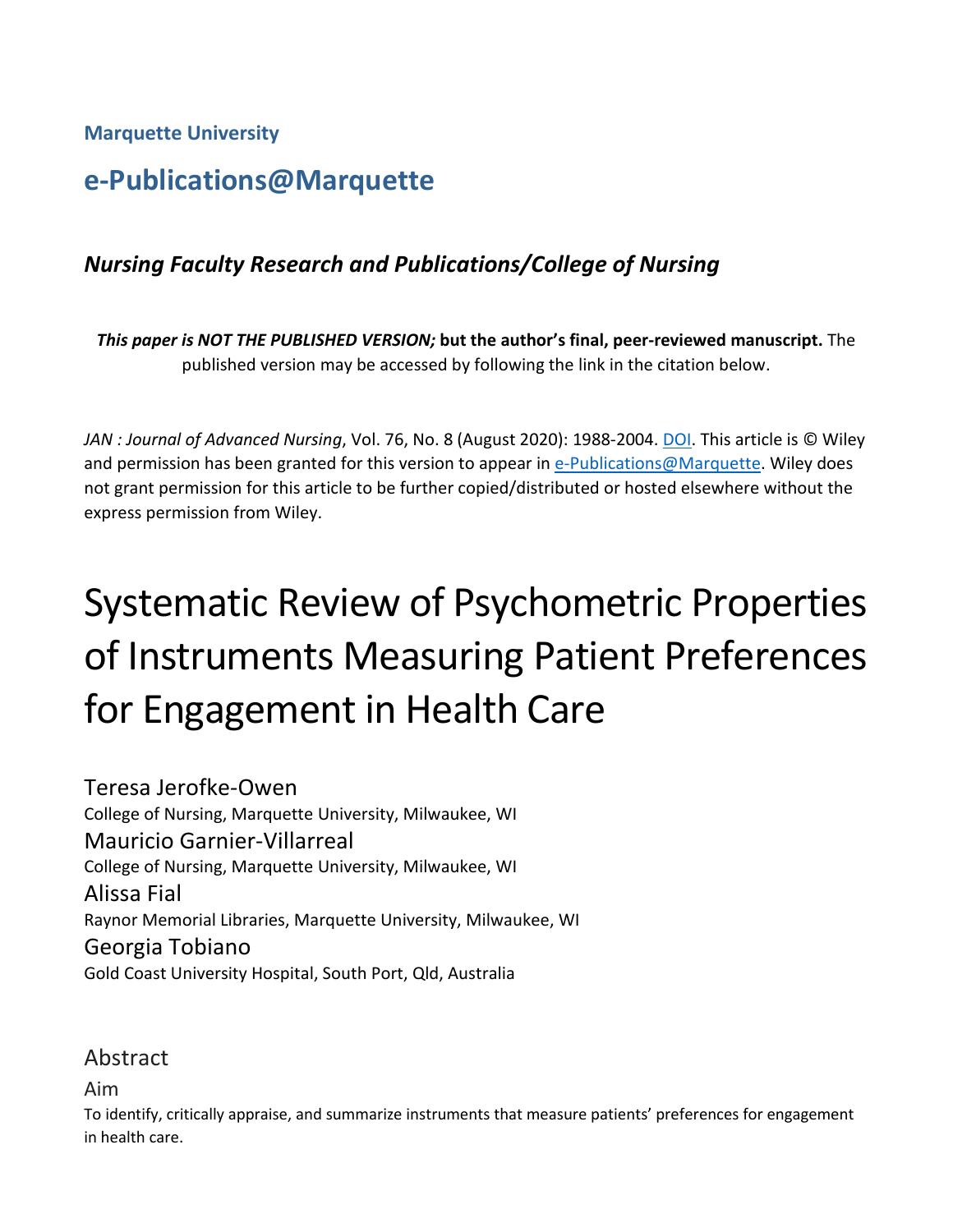#### Design

Psychometric systematic literature review.

#### Data sources

PubMed, Embase, CINAHL, and PsycINFO were searched from inception to March 2019.

#### Review methods

Three reviewers independently evaluated the 'methodological quality' and the 'measurement properties' of the included instruments using the Consensus-based Standards for the Selection of Health Measurement Instruments (COSMIN) checklist and Terwee's quality criteria. Each instrument was given a Grading of Recommendations Assessment, Development and Evaluation (GRADE) score. The review was registered at PROSPERO (registry number CRD42018109253).

#### Results

A total of 16 studies evaluating 8 instruments measuring patients' preferences for engagement in health care were included. All instruments were downgraded for their 'methodological quality' or 'measurement properties', or a combination of both. Common concerns were lack of theoretical basis, absence of patient input during development, incorrect usage and reporting of validity measures and absence of a priori hypotheses to test validity.

#### Conclusions

There were no identified instruments that demonstrated adequate evidence for all measurement properties. The Patient Preferences for Patient Participation Scale (4Ps) and 10-item Decisional Engagement Scale (DES-10) had the highest overall GRADE scores; however, each had some underlying developmental or methodological issues.

#### Impact

Assessing how patients prefer to engage in their care is a critical first step to truly individualize engagement interventions to meet patient expectations. Systematic reviews of measures of patient experience with engagement in health care have been undertaken but none are available on measures of patient preferences for engagement. The results highlight the need to further develop and test instruments that measure patients' preferences for engagement in health care within a framework for consumerism. Involving the consumer in the instrument development process will ensure that engagement strategies used by healthcare providers are relevant and individualized to consumer preferences.

# 1 INTRODUCTION

Recent patient-focused models of health care emphasize the importance of patient engagement for the delivery of safe and effective health care. There are multiple definitions of patient engagement, with most focusing on involving patients and/or their families in individualized care, while working as a team, to obtain the greatest benefits from the healthcare system (Carman et al., **2013**; Gruman et al., **2010**; Higgins, Larson, & Schnall, **2017**). Patients and their family may engage in their care by gathering information on topics such as available providers, treatments and diagnoses, participating in decision-making, planning and setting goals, collaborating and communicating with the care team, providing feedback about the care received, participating in the development and conduct of research or quality improvement efforts and using various aspects of one's electronic health record (Agency for Healthcare Research and Quality, **2018**; Drenkard, Swartwout, Deyo, & O'Neill, **2015**; Sloan & Knowles, **2017**). In Kolovos, Kaitelidou, Lemonidou, Sachlas, and Sourtzi's (**2016**) study, patients described their participation as communicating their preferences for care with the nursing staff and Sahlsten, Larsson, Sjostrom, and Plos (**2008**) emphasized the importance of adjusting information and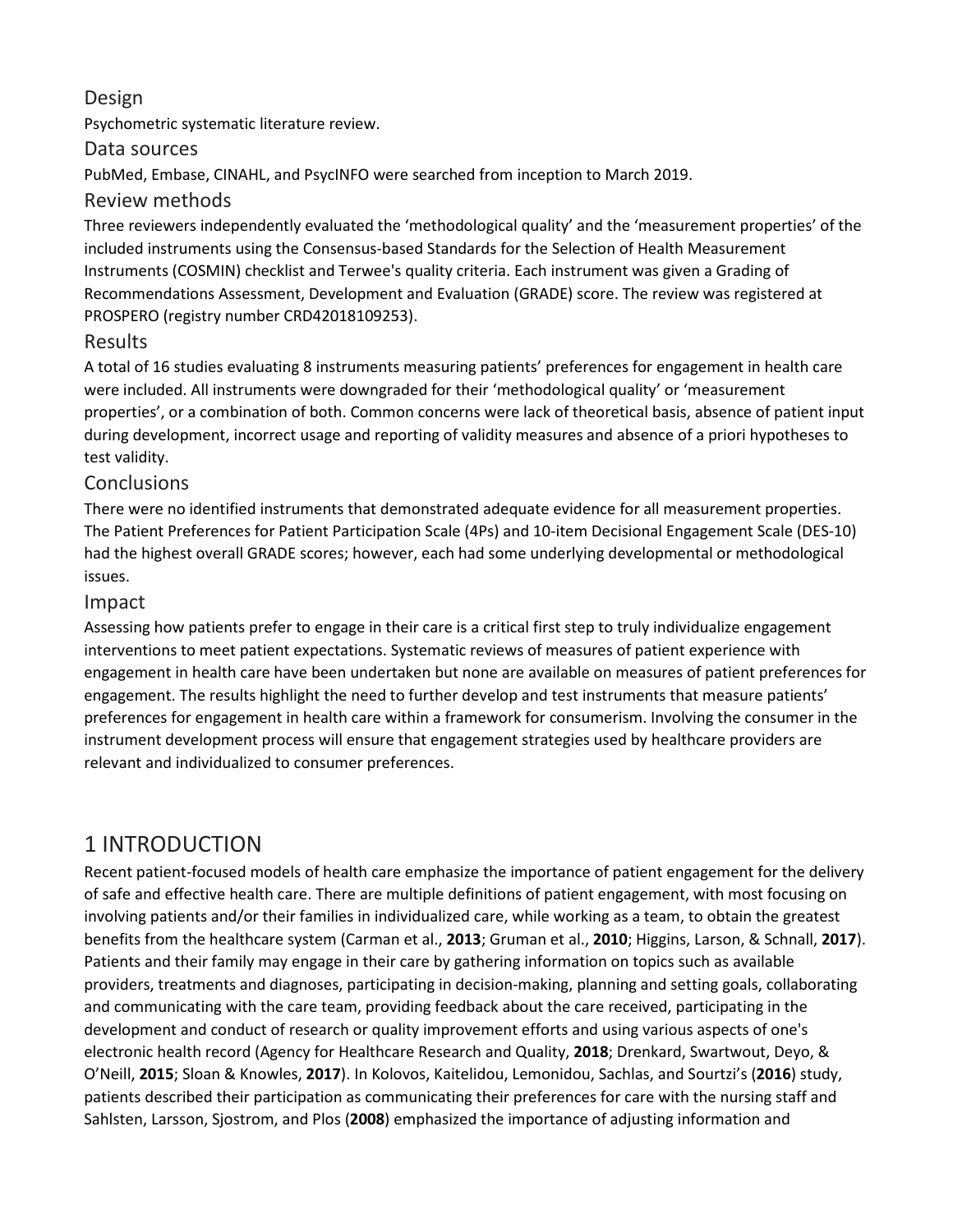knowledge sharing to patients' needs, highlighting the patient-centredness of engagement. Consumerism, or involving patients more actively in their care, currently underpins many contemporary perspectives on improving healthcare quality (Carman, Lawrence, & Siegel, **2019**).

# 2 BACKGROUND

Patient engagement initiatives have been associated with patient outcomes such as improved mental and physical health, better postdischarge health-related quality of life, clinical safety, participation in self-managing behaviours, decreased healthcare use, and subsequent lower spending (Black, Varaganum, & Hutchings, **2014**; Doyle, Lennox, & Bell, **2013**; Duke, Lynch, Smith, & Winstanley, **2015**). However, patients often are not engaged in their care at their preferred level (Jerofke-Owen & Dahlman, **2019**; Rozenblum et al., **2011**). Consequently, when patients feel that their care needs are unmet, due to not being heard by nurses or perceiving that nurses do not care about them, patients can become disengaged in their care (Latimer, Chaboyer, & Gillespie, **2014**).

Not all patients will have the assertiveness necessary to share their engagement preferences with their providers without being asked, placing value on the necessity of a valid and reliable measure to assess patient preferences for engagement in care (Etkind, Bone, Lovell, Higginson, & Murtagh, **2018**). Nursing staff should not assume they know what patients' needs or values are without asking patients, as very different needs can be identified by patients themselves, compared with nurses' assumptions (Florin, Ehrenberg, & Ehnfors, **2005**). Incorporating patients' preferences for engagement provides a way to help prioritize what is important to the patient (Mangin, Stephen, Bismath, & Risdon, **2016**) and leads to increased adherence to the care plan (Turner-Stokes, Rose, Ashford, & Singer, **2015**) and improved satisfaction levels (Suhonen, Valimaki, & Leino-Kilpi, **2005**).

Prior systematic reviews (Mavis et al., **2015**; Phillips, Street, & Haesler, **2016**) have focused on instruments that measure the patient experience of engagement or the success of the engagement process (Bolvin et al., **2018**; Graffigna & Barello, **2018**), rather than on instruments that measured patient preferences for engagement. The identification of a valid and reliable instrument that can be used to assess patient preferences for engagement in health care is necessary so that healthcare providers can tailor engagement interventions to patient desire rather than assumptions.

# 3 THE REVIEW

## 3.1 Aims

The aim of this systematic review is to identify, critically appraise, and summarize instruments that measure patients' preferences for engagement in health care.

## 3.2 Design

A psychometric systematic review was conducted using guidelines for measurement property evaluation from the Consensus-based Standards for the Selection of Health Measurement Instruments (COSMIN) checklist. The authors of this systematic review adhered to the Preferred Reporting Items for Systematic Reviews and Meta-Analyses (PRISMA) statement (Moher, Liberati, Tetzlaff, & Altman, **2009**) for reporting. The authors received no funding for this work.

## 3.3 Search methods

The following electronic databases were searched from their inception up to March 30, 2019: PubMed, Cumulative Index to Nursing and Allied Health Professions (CINAHL), PsycINFO and Embase. The search strategies were developed in PubMed by two health librarians, using a combination of Medical Subject Terms (MeSH) and keywords and then modified to fit the parameters of the other databases. Hand searching was also conducted using the reference lists of studies that were included in the review. Articles were limited to English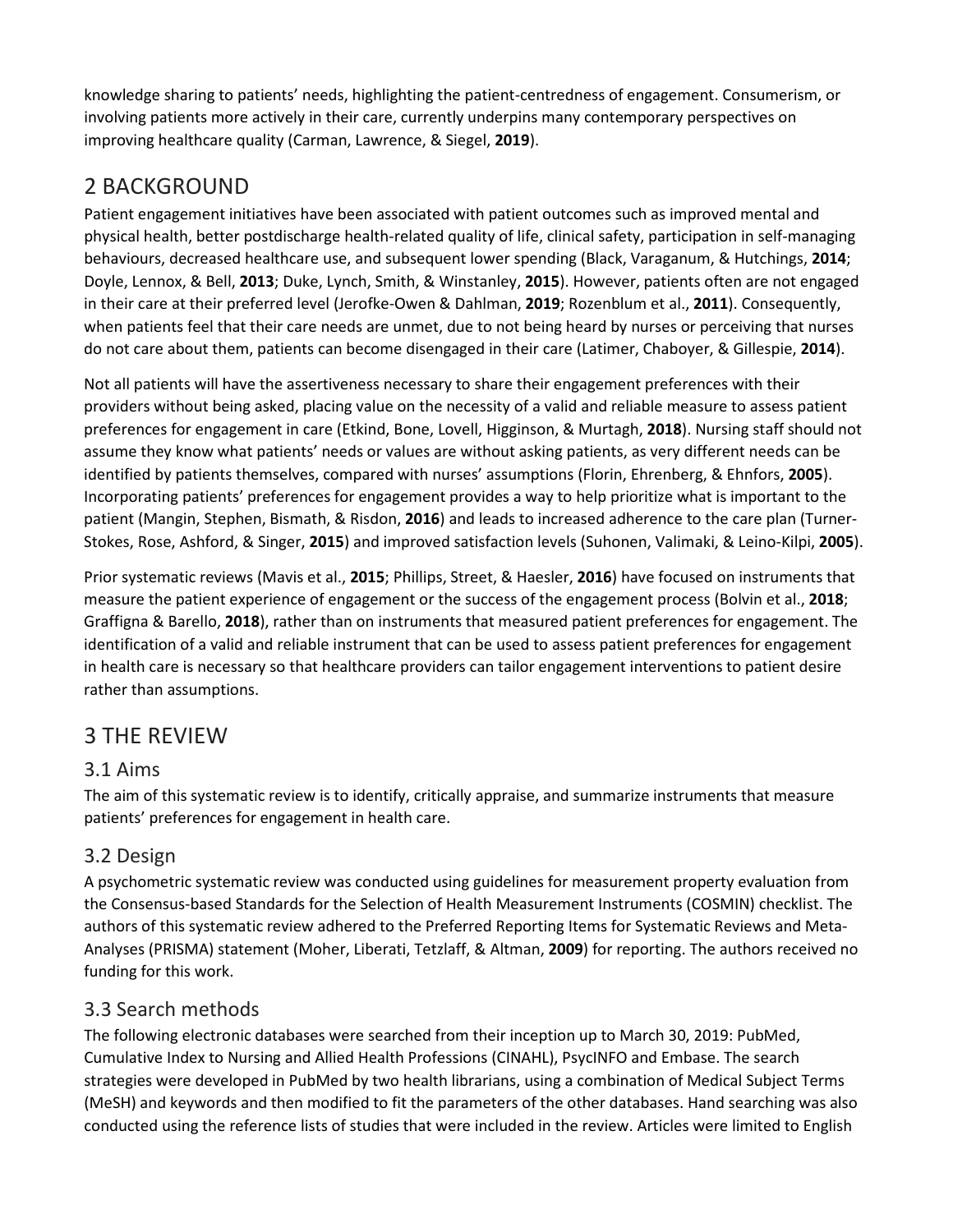language. The complete search strategy can be found in File **S1**. The review was registered at PROSPERO (registry number CRD42018109253).

### 3.4 Eligibility criteria

Inclusion criteria were:

- Type of participants: adults (aged 19 years and over).
- Type of outcomes: self-reported patient preferences for engagement in health care.
- Type of studies: studies that had described the development of instruments that measure patients' preferences for engagement in health care and evaluated at least one psychometric property from the COSMIN checklist.
- Type of instrument: self-reported quantitative instrument.

Exclusion criteria were:

- Instrument not available in English language (primary language of authors) even though article written in English language.
- Instrument disease-specific or setting-specific (i.e., rehabilitation units, mental health units) and not able to edit a word or two in items to make it usable across a larger sample.
- Grey literature.

## 3.5 Search outcome

References for 3,478 articles were exported to EndNote (Clarivate Analytics, **2019**) and 638 duplicates were removed. The detailed selection process can be found in Figure **1**. Abstracts were screened and examined independently by the researchers (TAJO and GT). Full-texts of articles were examined if abstracts were deemed suitable by at least one author. Differences in selections were discussed and consensus was reached without the introduction of a third reviewer.



**Figure 1** Flowchart of study selection*.* API, Autonomy Preference Index; CPS, Control Preferences Scale; DPMDM, Desire to Participate in Medical Decision-Making; HCEQ, Healthcare Empowerment Questionnaire; KOPRA, Communication Preferences of Patients with Chronic Illness; PABS, Patient Attitudes & Beliefs Scale [Colour figure can be viewed at wileyonlinelibrary.com]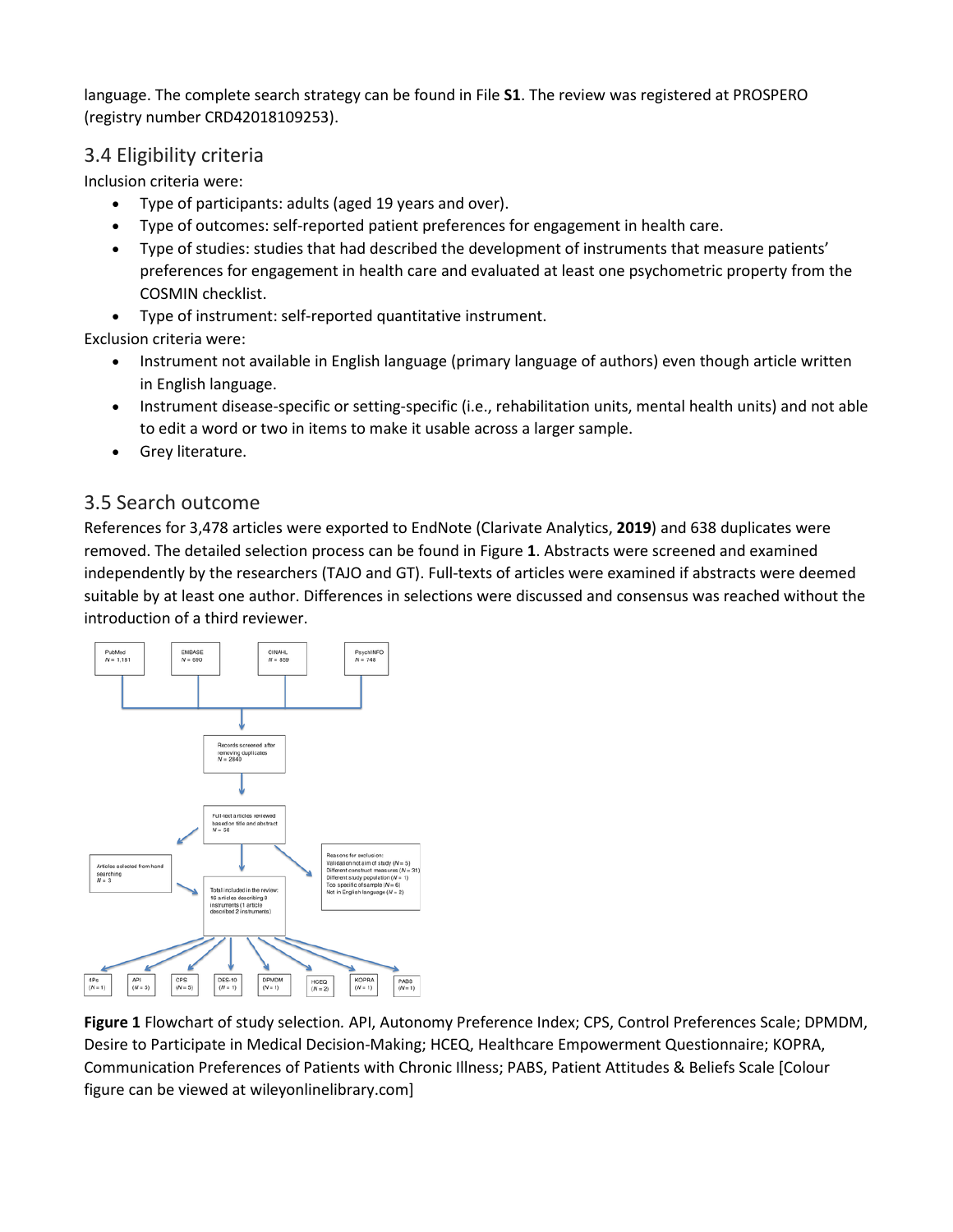# 4 QUALITY APPRAISAL

## 4.1 Assessment of the Methodological Quality

COSMIN checklists (Mokkink et al., **2018**; Terwee et al., **2018**) were used to evaluate the methodological quality of the following measurement properties for instruments in each single study: content validity, structural validity, internal consistency, reliability, hypotheses testing for construct validity, measurement error, crosscultural validity/measurement invariance, criterion validity, and responsiveness. Each subscale of a multidimensional instrument was evaluated separately. The COSMIN rating scale of 'very good, 'adequate', 'doubtful', or 'inadequate' was used to rate each measurement property. The overall score for each measurement property was obtained by considering the lowest rating given to any item in the given measurement property evaluation box. Three researchers (TAJO, GT, and MGV) independently rated the studies, ratings were compared and differences were resolved by discussion.

## 4.2 Assessment of the measurement properties

The extracted data on measurement properties for each study were rated against the 'updated criteria for good measurement properties' using Terwee's quality criteria (Prinsen et al., **2018**; Terwee et al., **2007**). Extracted measurement property data were evaluated as positive (+), negative (−), or indeterminate (?) based on how they related to the quality criteria for each of the nine measurement properties, with the exception of content validity, for which there are no criteria. Content validity is rated based on relevance of items, comprehensiveness of items, and comprehensibility rather than on statistical analyses (Terwee et al., **2018**) and therefore is given a methodology quality rating only.

### 4.3 Data abstraction

The following data were extracted independently by the researchers (TAJO & GT) from the included studies: name of instrument, language version, author(s), year, country, study aim(s), dimensions and number of items, response options, delivery method, total sample size, sample characteristics, setting and measurement properties. Any discrepancy in data was resolved through discussion. For example, on occasion a measurement property was missed by one researcher and had to be confirmed by going back to the full-text articles.

#### 4.4 Synthesis

After the methodological quality was determined for each of the single studies and the measurement properties were evaluated, the results were qualitatively summarized to determine a final modified Grading of Recommendations Assessment, Development and Evaluation (GRADE) rating for the quality of evidence for each instrument (Prinsen et al., **2018**). In cases where instruments were tested in multiple studies and results were not consistent, the conclusion was based on the majority of consistent results and a downgrade was applied for inconsistency (Mokkink et al., **2018**). The modified GRADE approach examines: risk of bias (methodological quality); inconsistency; imprecision (total sample size); and indirectness of instruments across studies to determine the quality of evidence. Instruments were scored as high, moderate, low, or very low.

# 5 RESULTS

## 5.1 Identified Instruments

Sixteen single studies were identified that tested the following eight instruments: Patient Preferences for Patient Participation Scale (4Ps), Autonomy Preference Index (API), Control Preferences Scale (CPS), 10-item Decisional Engagement Scale (DES-10), Desire to Participate in Medical Decision-Making (DPMDM), Healthcare Empowerment Questionnaire (HCEQ), Communication Preferences of Patients with Chronic Illness (KOPRA), and Patient Attitudes and Beliefs Scale (PABS) as listed in Figure **1**.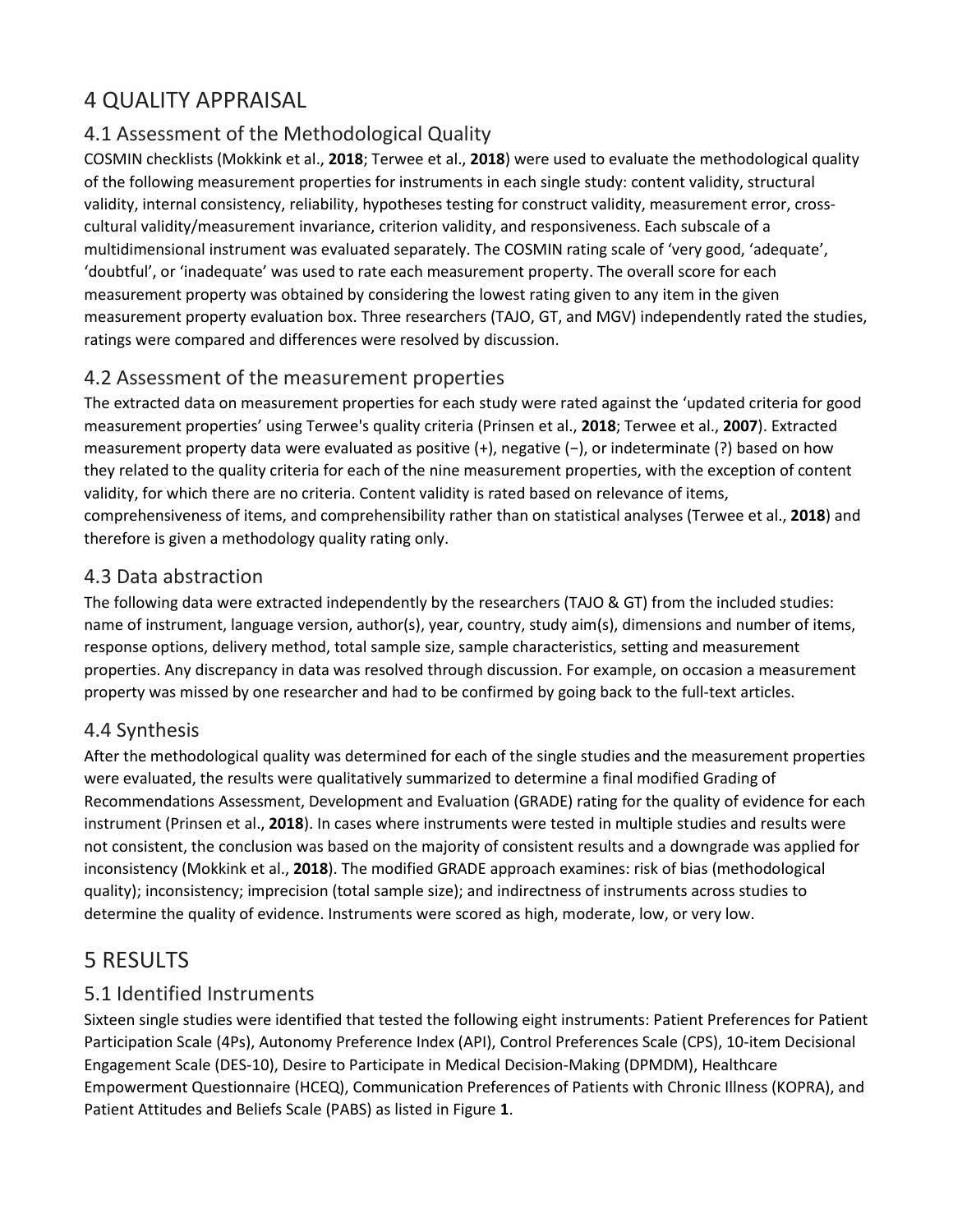#### 5.2 Description of the instruments and studies

Table **1** presents the characteristics of the eight instruments for measuring patients' preferences for engagement in health care. Sample sizes varied from 65–1592. The earliest instrument, the API, originated in 1989 and the most recent, the DES-10, in 2016. Four instruments were tested in more than one language (De las Cuevas & Penate, **2016**; Giordano et al., **2008**; Mohebbi et al., **2018**; Simon et al., **2010**). Eight of the studies were conducted in Europe, seven in the United States, two in Canada, and one in Asia. All studies but one, which was conducted in a medical–surgical inpatient setting (Simon et al., **2010**), were conducted in ambulatory, clinictype settings. Some instruments were solely tested using distinct samples: HCEQ in persons older than 75 years (Gagnon, Hibert, Dube, & Dubois, **2006**), DPMDM and DES-10 in patients with diabetes (Golin, DiMatteo, Leake, Duan, & Gelberg, **2001**; Hoerger, Chapman, Mohile, & Duberstein, **2016**), 4Ps in patients with chronic obstructive pulmonary disease (COPD) or congestive heart failure (Luhr, Eldh, Nilsson, & Holmefur, **2018**) and the KOPRA in patients with chronic back pain or ischaemic heart disease (Farin, Gramm, & Kosiol, **2011**).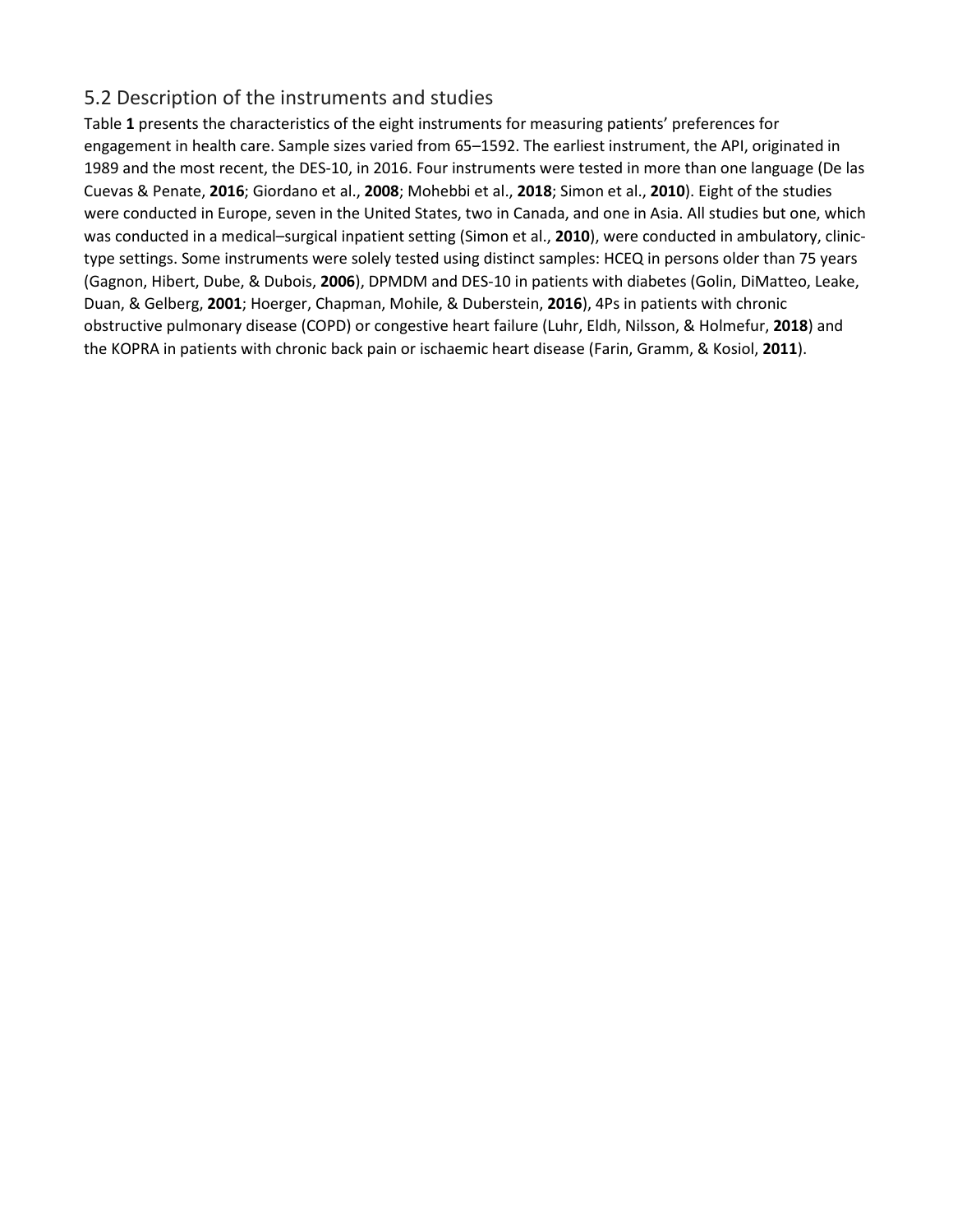**Table 1.** Instrument and study sample characteristics

| Instrument      | Author(s)     | Study aim(s)     | <b>Dimensions</b>  | Response        | <b>Delivery</b> | Total N | Sample           | <b>Setting</b>   |
|-----------------|---------------|------------------|--------------------|-----------------|-----------------|---------|------------------|------------------|
| (language)      | (year)        |                  | (number of         | options         | method          |         | characteristics  |                  |
|                 | (Country)     |                  | items)             |                 |                 |         |                  |                  |
| 4Ps (Swedish)   | Luhr          | To perform a     | 4(12)              | 4-point Likert  | Written         | 108     | 50 patients with | Ambulatory care  |
|                 | et al. (2018) | psychometric     | Having dialogue    | scale           | and             |         | COPD and 60      | clinics for      |
|                 | (Sweden)      | evaluation of    | with healthcare    |                 | mailed          |         | patients with    | patients with    |
|                 |               | the tool         | staff (3 items),   |                 | surveys         |         | CHF. 55.6%       | chronic heart or |
|                 |               |                  | sharing            |                 |                 |         | male, mean age   | lung disease     |
|                 |               |                  | knowledge (3       |                 |                 |         | 69. Diagnosed    |                  |
|                 |               |                  | items),            |                 |                 |         | with chronic     |                  |
|                 |               |                  | partaking in       |                 |                 |         | illness for a    |                  |
|                 |               |                  | planning (3        |                 |                 |         | mean duration    |                  |
|                 |               |                  | items), and        |                 |                 |         | of 4 years       |                  |
|                 |               |                  | managing self-     |                 |                 |         |                  |                  |
|                 |               |                  | care (3 items)     |                 |                 |         |                  |                  |
| Autonomy        | Ende          | To develop and   | 2(23)              | 5-point Likert  | Written         | 312     | 31% were 26-     | Primary care     |
| Preference      | et al. (1989) | test an          | Information        | scale for 14    | survey          |         | 50, 32% were     | clinic           |
| Index (English) | (United       | instrument for   | seeking (8         | items           |                 |         | 51-65 and 33%    |                  |
|                 | States)       | measuring        | items) and         | 10-point Likert |                 |         | were >65; 62%    |                  |
|                 |               | patients'        | decision-making    | scale for 9     |                 |         | female, 55%      |                  |
|                 |               | preferences for  | (6 general items   | vignette items  |                 |         | Caucasian, 42%   |                  |
|                 |               | autonomy         | and 9 items        |                 |                 |         | married, 32%     |                  |
|                 |               | (desire to make  | related to 1 of 3  |                 |                 |         | had more than    |                  |
|                 |               | medial decisions | clinical vignettes |                 |                 |         | high school      |                  |
|                 |               | and desire to be | representing       |                 |                 |         | education, 85%   |                  |
|                 |               | informed)        | different levels   |                 |                 |         | had an income    |                  |
|                 |               |                  | of illness         |                 |                 |         | less than        |                  |
|                 |               |                  | severity: URI,     |                 |                 |         | \$30,000         |                  |
|                 |               |                  | HTN, and MI)       |                 |                 |         |                  |                  |
| Autonomy        | Simon et al.  | Validation of    | 2(11)              | 5-point Likert  | Written         | 1,592   | Mean age 47.7    | Patients treated |
| Preference      | (2010)        | the German       | Information        | scale           | survey          |         | $(SD = 18.4)$ ,  | for depression   |
| Index (German)  | (Germany)     | version of the   | seeking (7         |                 |                 |         | 51.9% male       | in primary care, |
|                 |               | API              | items) and         |                 |                 |         |                  | med/surg         |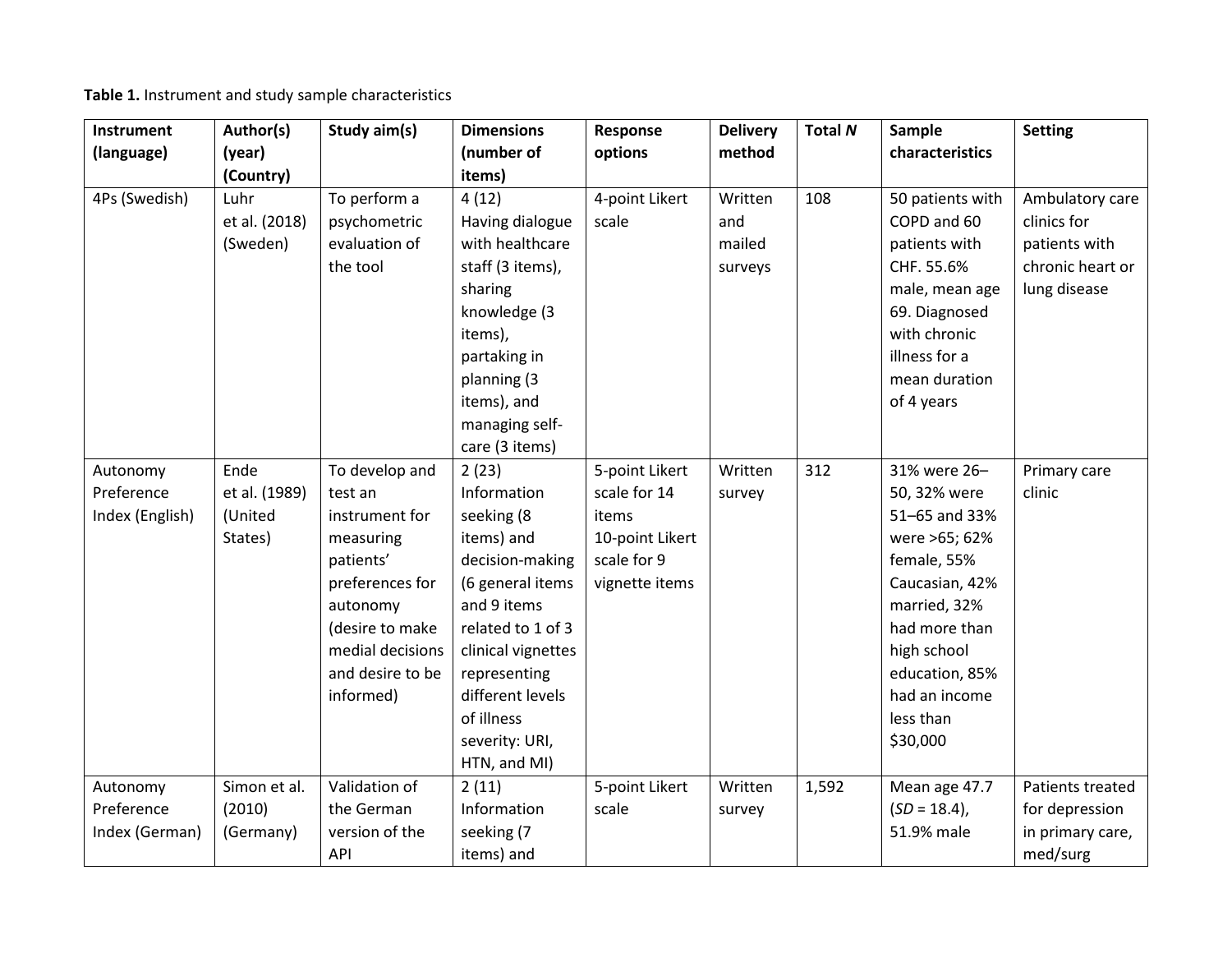|                  |                |                  | decision-making    |                 |         |     | 11.7% primary     | inpatient units,  |
|------------------|----------------|------------------|--------------------|-----------------|---------|-----|-------------------|-------------------|
|                  |                |                  | (4 items). Did     |                 |         |     | care              | and the           |
|                  |                |                  | not test           |                 |         |     | outpatients,      | emergency         |
|                  |                |                  | vignettes          |                 |         |     | 37.4% inpatients  | department        |
|                  |                |                  |                    |                 |         |     | and 50.9%         |                   |
|                  |                |                  |                    |                 |         |     | emergency         |                   |
|                  |                |                  |                    |                 |         |     | department        |                   |
|                  |                |                  |                    |                 |         |     | patients          |                   |
| The pelvic floor | Sung           | Validate API and | 2(23)              | 5-point Likert  | Written | 110 | 100% women        | Outpatient clinic |
| disorders        | et al., (2010) | CPS in sample of | Information        | scale for 14    | survey  |     | with pelvic floor |                   |
| Autonomy         | (United        | women with       | seeking (8         | items           |         |     | disorder. Mean    |                   |
| Preference       | States)        | pelvic floor     | items) and         | 10-point Likert |         |     | age 62, 97%       |                   |
| Index (English)  |                | disorders. Test- | decision-making    | scale for 9     |         |     | white, 12.8% did  |                   |
|                  |                | retest 2 weeks   | (6 general items   | vignette items  |         |     | not complete      |                   |
|                  |                | later            | and 9 items        |                 |         |     | high school       |                   |
|                  |                |                  | related to         |                 |         |     |                   |                   |
|                  |                |                  | clinical vignettes |                 |         |     |                   |                   |
|                  |                |                  | adapted to         |                 |         |     |                   |                   |
|                  |                |                  | pelvic floor       |                 |         |     |                   |                   |
|                  |                |                  | disorders)         |                 |         |     |                   |                   |
| Autonomy         | Bonfils et al. | Assess the       | 2(11)              | 5-point Likert  | Written | 293 | Patients          | Interviewed-      |
| Preference       | (2015)         | factor structure | Information        | scale           | survey  |     | diagnosed with    | outpatient        |
| Index (English)  | (United        | of the           | seeking (7         |                 |         |     | mental health     | services from     |
|                  | States)        | instrument in a  | items) and         |                 |         |     | disorder. 54.9%   | mental health or  |
|                  |                | sample of        | decision-making    |                 |         |     | male, 51.9%       | primary           |
|                  |                | individuals with | (4 items). Did     |                 |         |     | white, 56.5%      | care/integrated   |
|                  |                | severe mental    | not test           |                 |         |     | living            | care services     |
|                  |                | illness          | vignettes          |                 |         |     | independently.    |                   |
|                  |                |                  |                    |                 |         |     | 72.3% had not     |                   |
|                  |                |                  |                    |                 |         |     | completed any     |                   |
|                  |                |                  |                    |                 |         |     | college and       |                   |
|                  |                |                  |                    |                 |         |     | 86.0% were        |                   |
|                  |                |                  |                    |                 |         |     | unemployed.       |                   |
|                  |                |                  |                    |                 |         |     | Average           |                   |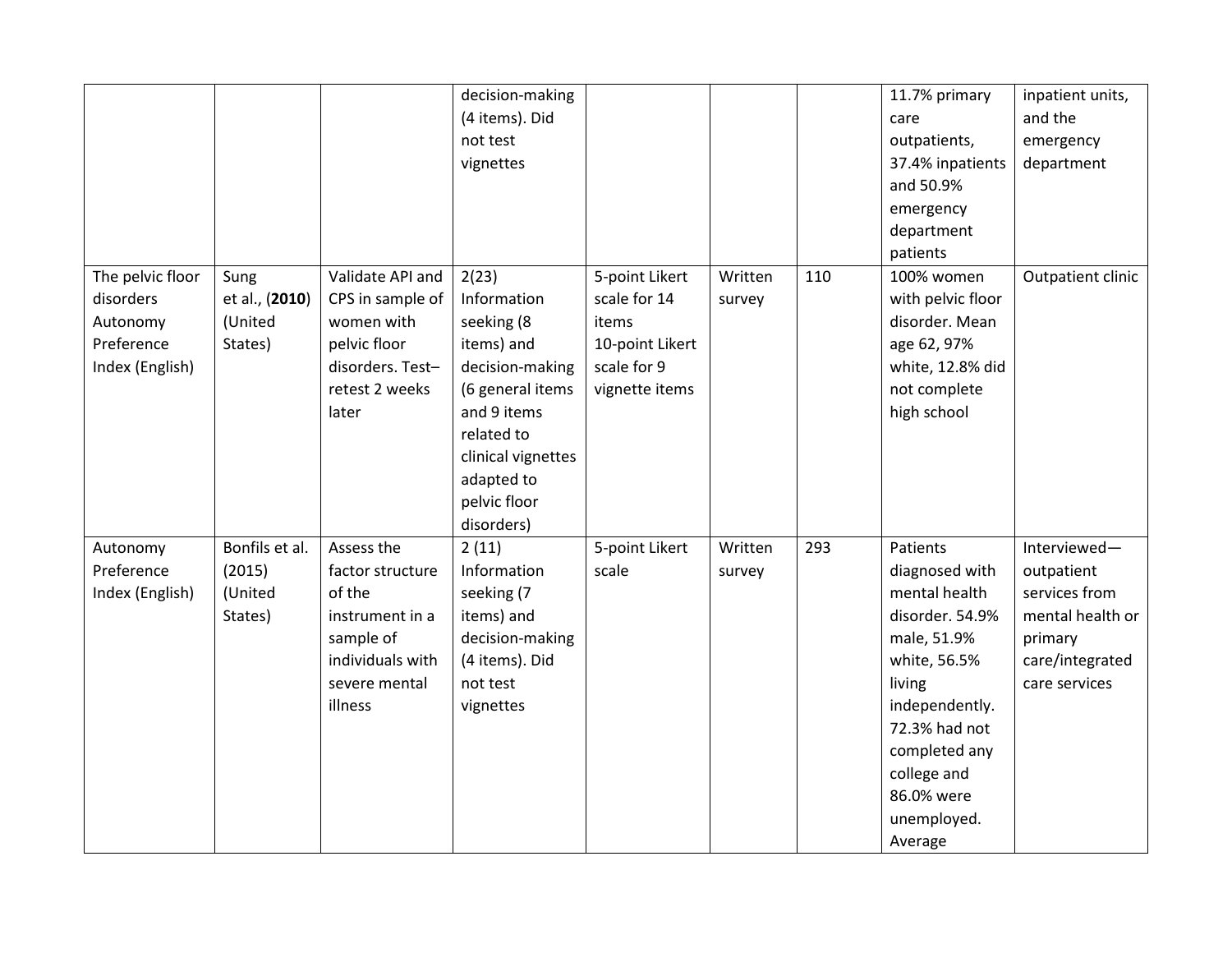|                 |               |                   |                                  |                 |           |          | 50.2 years.     |                      |
|-----------------|---------------|-------------------|----------------------------------|-----------------|-----------|----------|-----------------|----------------------|
|                 |               |                   |                                  |                 |           |          | 51.2% had       |                      |
|                 |               |                   |                                  |                 |           |          | diagnosis of    |                      |
|                 |               |                   |                                  |                 |           |          | schizophrenia   |                      |
| Autonomy        | Morandi       | Determine best    | 3(23)                            | 5-point Likert  | Interview | 285      | 85.3% with a    | Psychiatric          |
| Preference      | et al. (2017) | factorial         | Information                      | scale for 14    |           |          | diagnosis of    | hospitalization      |
| Index (English) | (United       | structure of API  | seeking (8                       | items           |           |          | schizophrenia.  |                      |
|                 | Kingdom)      | and examine       | items), decision-                | 10-point Likert |           |          | 68.1% male.     |                      |
|                 |               | long-term         | making (6                        | scale for 9     |           |          | Mean age 39.0   |                      |
|                 |               | stability         | general items),                  | vignette items  |           |          | $(SD = 11.4)$   |                      |
|                 |               | (reassessed at 6  | and decision-                    |                 |           |          |                 |                      |
|                 |               | and 12 months)    | making (9 items                  |                 |           |          |                 |                      |
|                 |               |                   | related to 1 of 3                |                 |           |          |                 |                      |
|                 |               |                   | clinical vignettes               |                 |           |          |                 |                      |
|                 |               |                   |                                  |                 |           |          |                 |                      |
|                 |               |                   | representing<br>different levels |                 |           |          |                 |                      |
|                 |               |                   |                                  |                 |           |          |                 |                      |
|                 |               |                   | of depression)                   |                 |           |          |                 |                      |
|                 |               |                   |                                  |                 |           |          |                 |                      |
| Control         | Degner and    | Develop and       | 5 cards                          | Uses unfolding  | Interview | 436      | Oncology        | Ambulatory           |
| Preferences     | Sloan (1992)  | test a measure    | portraying                       | theory to       |           | oncology | patients: Mean  | oncology clinics     |
| Scale (English) | (Canada)      | to elicit patient | different roles                  | select          |           | patients | age 59, 52%     | (newly               |
|                 |               | preferences       | patients can                     | preference      |           | and 482  | male, 24%       | diagnosed            |
|                 |               | regarding         | assume in                        | order of cards. |           | members  | greater than    | patients)            |
|                 |               | participation in  | treatment                        | 11 possible     |           | of       | high school     |                      |
|                 |               | healthcare        | decision-making                  | transitive      |           | general  | education)      |                      |
|                 |               | decisions         |                                  | preference      |           | public   | General public: |                      |
|                 |               |                   |                                  | orders-         |           |          | mean age 42,    |                      |
|                 |               |                   |                                  | translated to   |           |          | 45% male, 54%   |                      |
|                 |               |                   |                                  | ordinal score   |           |          | education       |                      |
|                 |               |                   |                                  | ranging from    |           |          | greater than    |                      |
|                 |               |                   |                                  | $1 - 11$        |           |          | high school)    |                      |
| Control         | <b>Beaver</b> | Explore the       | 5 cards                          | Uses unfolding  | Interview | 150      | 150 women       | <b>Breast cancer</b> |
| Preferences     | et al. (1996) | hypothesis that   | portraying                       | theory. Make    |           |          | newly           | patients'            |
| Scale (English) | (UK)          | women with        | different roles                  | 11 preference   |           |          | diagnosed with  | preferences          |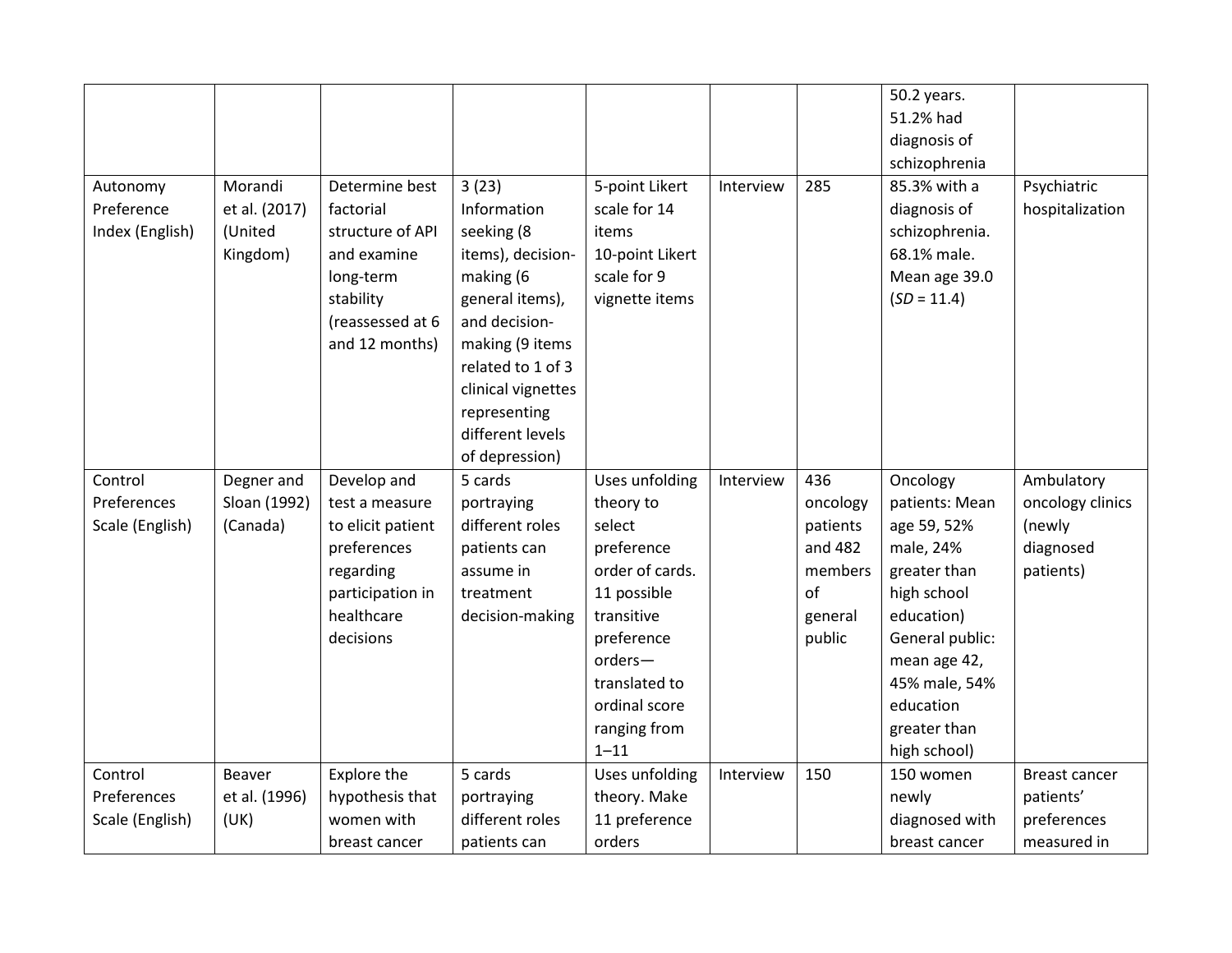|                 |               | had specific     | assume in       |                 |           |     | and 200 women     | hospital ward     |
|-----------------|---------------|------------------|-----------------|-----------------|-----------|-----|-------------------|-------------------|
|                 |               | preferences      | treatment       |                 |           |     | with benign       | after admission   |
|                 |               | about the        | decision-making |                 |           |     | breast disease;   | but before        |
|                 |               | degree of        |                 |                 |           |     | Women with        | surgery and       |
|                 |               | control they     |                 |                 |           |     | cancer were an    | benign breast     |
|                 |               | wanted over      |                 |                 |           |     | average           | disease patients  |
|                 |               | treatment        |                 |                 |           |     | 2.5 weeks from    | had preferences   |
|                 |               | decision-making  |                 |                 |           |     | diagnosis, mean   | collected in      |
|                 |               |                  |                 |                 |           |     | age of            | breast clinic at  |
|                 |               |                  |                 |                 |           |     | 54.8 years.       | same hospital     |
|                 |               |                  |                 |                 |           |     | Majority were     |                   |
|                 |               |                  |                 |                 |           |     | white British,    |                   |
|                 |               |                  |                 |                 |           |     | married. 66%      |                   |
|                 |               |                  |                 |                 |           |     | planned to have   |                   |
|                 |               |                  |                 |                 |           |     | a lumpectomy.     |                   |
|                 |               |                  |                 |                 |           |     | Benign group      |                   |
|                 |               |                  |                 |                 |           |     | had a mean age    |                   |
|                 |               |                  |                 |                 |           |     | of 39/2 years     |                   |
| Control         | Giordano      | To cross-        | 5 cards         | Simultaneous    | Interview | 129 | Patients with     | Outpatient        |
| Preferences     | et al. (2008) | culturally adapt | portraying      | administration  |           |     | MS. 71%           | clinics           |
| Scale (Italian) | (Italy)       | and validate the | different roles | method:         |           |     | female, mean      |                   |
|                 |               | Italian version  | patients can    | choose          |           |     | age 42. Disease   |                   |
|                 |               | of the CPS       | assume in       | preferred card  |           |     | duration ranged   |                   |
|                 |               |                  | treatment       | turn it over,   |           |     | 6 months to       |                   |
|                 |               |                  | decision-making | then the next   |           |     | 39 years. Only    |                   |
|                 |               |                  |                 | preferred card  |           |     | scores for 129    |                   |
|                 |               |                  |                 | out of 4, etc.  |           |     | were used         |                   |
|                 |               |                  |                 | Procedure       |           |     |                   |                   |
|                 |               |                  |                 | continues until |           |     |                   |                   |
|                 |               |                  |                 | 1 card is left  |           |     |                   |                   |
| Control         | Sung et al.   | Validate API and | 1 item-asked    | 5-point Likert  | Interview | 110 | 100% women        | Outpatient clinic |
| Preferences     | (2010)        | CPS in sample of | patients for 1  | scale           |           |     | with pelvic floor |                   |
| Scale (English) | (United       | women with       | answer when     |                 |           |     | disorder. Mean    |                   |
|                 | States)       | pelvic floor     | presented with  |                 |           |     | age 62, 97%       |                   |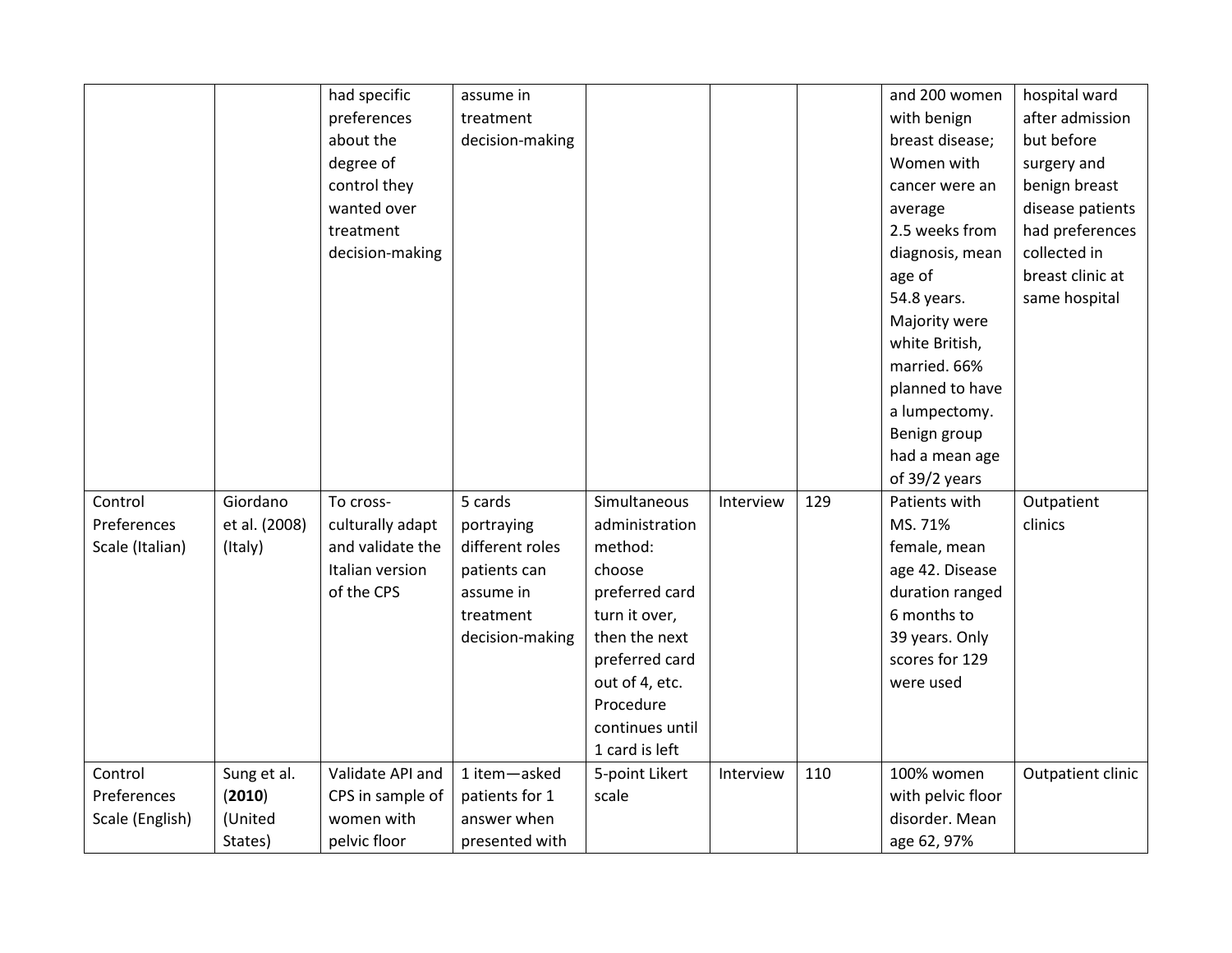|                     |               | disorders. Test-    | the 5 card      |                 |            |     | white, 12.8% did     |                 |
|---------------------|---------------|---------------------|-----------------|-----------------|------------|-----|----------------------|-----------------|
|                     |               | retest 2 weeks      | choices written |                 |            |     | not complete         |                 |
|                     |               | later               | out             |                 |            |     | high school          |                 |
| Control             | De las        | <b>Test Spanish</b> | 5 cards         | Simultaneous    | Interview  | 621 | Patients with        | Community       |
| Preferences         | Cuevas and    | translation in      | portraying      | administration  |            |     | depressive           | mental health   |
| Scale (Spanish)     | Penate        | mental health       | different roles | method:         |            |     | disorder and         | centre          |
|                     | (2016)        | population          | patients can    | choose          |            |     | anxiety disorder     |                 |
|                     | (Spain)       |                     | assume in       | preferred card  |            |     | Mean age             |                 |
|                     |               |                     | treatment       | turn it over,   |            |     | $52.4 \pm 13.7.75\%$ |                 |
|                     |               |                     | decision-making | then the next   |            |     | female. 34% had      |                 |
|                     |               |                     |                 | preferred card  |            |     | completed            |                 |
|                     |               |                     |                 | out of 4, etc.  |            |     | secondary            |                 |
|                     |               |                     |                 | Procedure       |            |     | studies and          |                 |
|                     |               |                     |                 | continues until |            |     | 21.7% had a          |                 |
|                     |               |                     |                 | 1 card is left  |            |     | university           |                 |
|                     |               |                     |                 |                 |            |     | degree               |                 |
| Decisional          | Hoerger       | To develop and      | 1(10)           | 10-point Likert | Electronic | 376 | Oncology             | Community       |
| Engagement          | et al. (2016) | test a tool to      |                 | scale (disagree | survey     |     | diagnosis, Mean      | (recruited from |
| Scale (DES-10)      | (United       | assess patients'    |                 | to agree)       |            |     | age 58.26            | an online       |
| (English)           | States)       | engagement in       |                 |                 |            |     | $(SD = 10.44)$ ,     | database of     |
|                     |               | cancer care         |                 |                 |            |     | across 44 U.S.       | 85,000          |
|                     |               |                     |                 |                 |            |     | states, 67.3%        | volunteers)     |
|                     |               |                     |                 |                 |            |     | male, 78.2%          |                 |
|                     |               |                     |                 |                 |            |     | married, 94.1%       |                 |
|                     |               |                     |                 |                 |            |     | Caucasian,           |                 |
|                     |               |                     |                 |                 |            |     | 66.9% at least       |                 |
|                     |               |                     |                 |                 |            |     | some college         |                 |
|                     |               |                     |                 |                 |            |     | education            |                 |
| Desire to           | Golin         | Develop and         | 2(11)           | 4-point Likert  | Phone      | 65  | Type 2 diabetic      | General medical |
| Participate in      | et al. (2001) | test a diabetes-    | Desire for      | scale           | interview  |     | patients. 67%        | clinic          |
| Medical             | (United       | specific scale to   | discussion (5   |                 |            |     | female, mean         |                 |
| Decision-           | States)       | test patient        | items) and      |                 |            |     | age 54, 42%          |                 |
| <b>Making Scale</b> |               | desire to           | Desire for      |                 |            |     | African              |                 |
| (English)           |               | participate in      |                 |                 |            |     | American, 24%        |                 |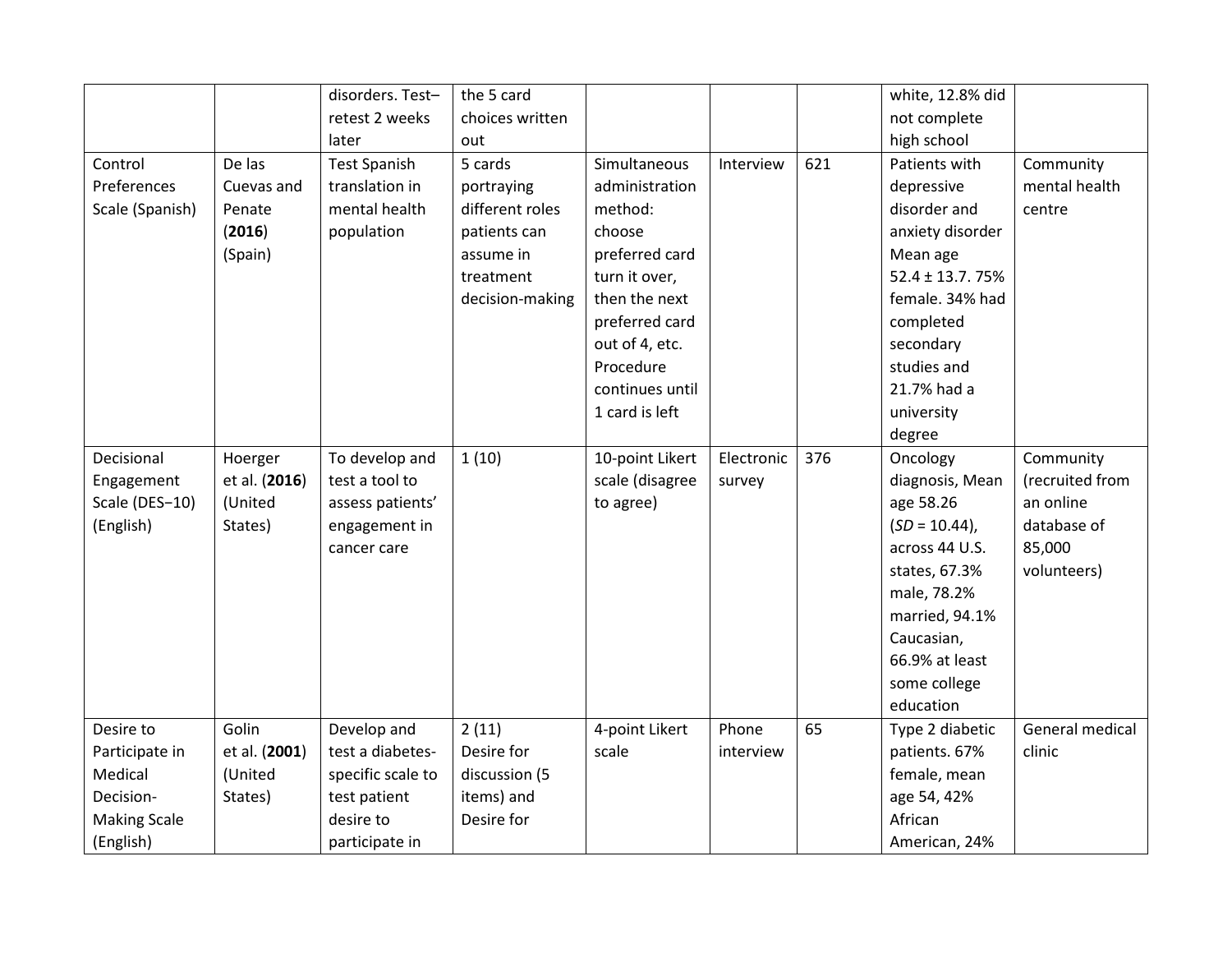|                                   |                               | medical<br>decision-<br>making. *The<br>term 'diabetes'<br>can be<br>substituted with<br>'health' to make<br>it a general<br>measure | information (6<br>items)                                                                                  |                         |          |           | Latino, 31%<br>Caucasian, 3%<br>Asian |                      |
|-----------------------------------|-------------------------------|--------------------------------------------------------------------------------------------------------------------------------------|-----------------------------------------------------------------------------------------------------------|-------------------------|----------|-----------|---------------------------------------|----------------------|
| Healthcare<br>Empowerment         | Gagnon<br>et al. (2006)       | Develop and<br>test an                                                                                                               | 3(10)<br>Involvement in                                                                                   | 4-point Likert<br>scale | Verbally | 873       | Older than<br>75 years                | In personal<br>homes |
| Questionnaire<br>(HCEQ) (English) | (Canada)                      | instrument to<br>measure<br>individual<br>empowerment<br>in relation to<br>personal health<br>care and<br>services                   | decisions (3<br>items);<br>Involvement in<br>interactions (4<br>items); Degree<br>of control (3<br>items) |                         |          |           |                                       |                      |
| Healthcare                        | Mohebbi                       | Test                                                                                                                                 | 3(10)                                                                                                     | 4-point Likert          | Verbally | 549       | Reproductive                          | Ambulatory care      |
| Empowerment<br>Questionnaire      | et al. (2018)<br>$($ Iran $)$ | psychometric<br>properties of                                                                                                        | Involvement in<br>decisions (3                                                                            | scale                   |          |           | aged women,<br>Mean age 31            |                      |
| (HCEQ)                            |                               | Persian version                                                                                                                      | items);                                                                                                   |                         |          |           | $(SD 5.2)$ , 82.2%                    |                      |
| (Persian)                         |                               | of HCEQ                                                                                                                              | Involvement in                                                                                            |                         |          |           | had diploma                           |                      |
|                                   |                               |                                                                                                                                      | interactions (4                                                                                           |                         |          |           | and higher                            |                      |
|                                   |                               |                                                                                                                                      | items); Degree<br>of control (3                                                                           |                         |          |           | education,<br>95.8% married           |                      |
|                                   |                               |                                                                                                                                      | items)                                                                                                    |                         |          |           |                                       |                      |
| Communication                     | Farin                         | Develop and                                                                                                                          | 105 initial items                                                                                         | 5-point Likert          | Written  | 333 for   | Patients with                         | Inpatient rehab      |
| preferences of                    | et al. (2011)                 | test a patient-                                                                                                                      | later reduced                                                                                             | scale                   | survey   | physician | chronic back                          |                      |
| patients with                     | (Germany)                     | oriented                                                                                                                             | to: 4 (32)                                                                                                |                         |          | form; 89  | pain or chronic                       |                      |
| chronic illness:                  |                               | questionnaire to                                                                                                                     | Patient                                                                                                   |                         |          | for nurse | ischaemic heart                       |                      |
| <b>KOPRA</b>                      |                               | assess                                                                                                                               | participation                                                                                             |                         |          | form; 50  | disease                               |                      |
|                                   |                               | communication                                                                                                                        | and patient                                                                                               |                         |          | for       |                                       |                      |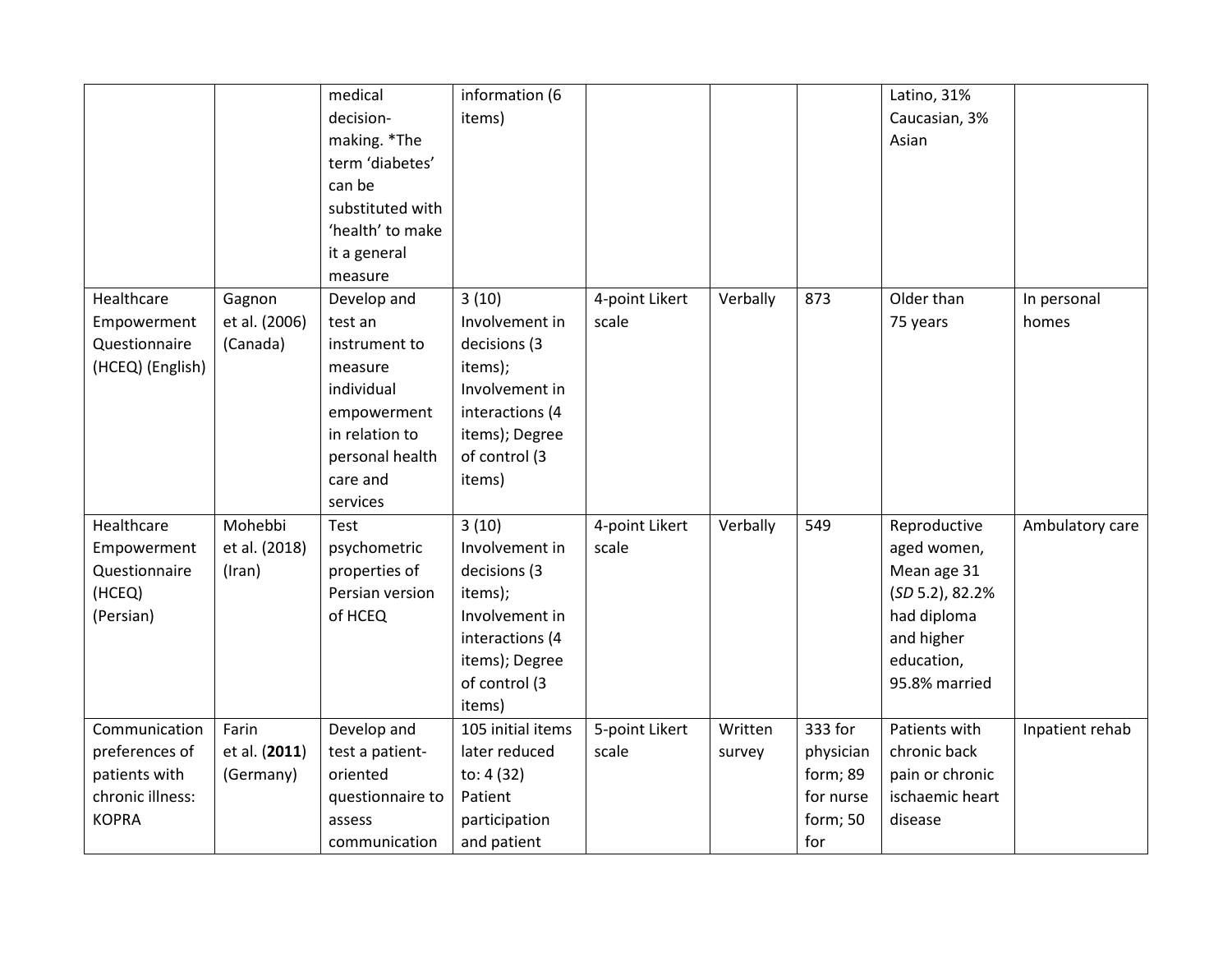| questionnaire        |               | preferences of   | orientation (12   |                |         | therapist |                 |              |
|----------------------|---------------|------------------|-------------------|----------------|---------|-----------|-----------------|--------------|
| (German)             |               | chronically ill  | items), effective |                |         | form      |                 |              |
|                      |               | patients         | and open          |                |         |           |                 |              |
|                      |               |                  | communication     |                |         |           |                 |              |
|                      |               |                  | (10 items),       |                |         |           |                 |              |
|                      |               |                  | emotionally       |                |         |           |                 |              |
|                      |               |                  | supportive        |                |         |           |                 |              |
|                      |               |                  | communication     |                |         |           |                 |              |
|                      |               |                  | (6 items), and    |                |         |           |                 |              |
|                      |               |                  | communication     |                |         |           |                 |              |
|                      |               |                  | about personal    |                |         |           |                 |              |
|                      |               |                  | circumstances     |                |         |           |                 |              |
|                      |               |                  | (5 items)         |                |         |           |                 |              |
| Patient              | Arora         | Develop and      | 2(12)             | 5-point Likert | Written | 621       | Age             | Primary care |
| Attitudes and        | et al. (2005) | test an          | Patients'         | scale          | survey  |           | $(mean) = 45.3$ | clinic       |
| <b>Beliefs Scale</b> | (USA)         | instrument to    | positive (7       |                |         |           | $(SD = 17.2);$  |              |
| (PABS)               |               | assess patients' | items) and        |                |         |           | 70.4% women,    |              |
| (English)            |               | attitudes and    | negative (5       |                |         |           | 43.5%           |              |
|                      |               | beliefs about    | items)            |                |         |           | Caucasian,      |              |
|                      |               | participating in | perceptions       |                |         |           | 27.9% married,  |              |
|                      |               | medical          | about             |                |         |           | 30.3% had       |              |
|                      |               | decision-making  | participating in  |                |         |           | college degrees |              |
|                      |               |                  | decision-making   |                |         |           |                 |              |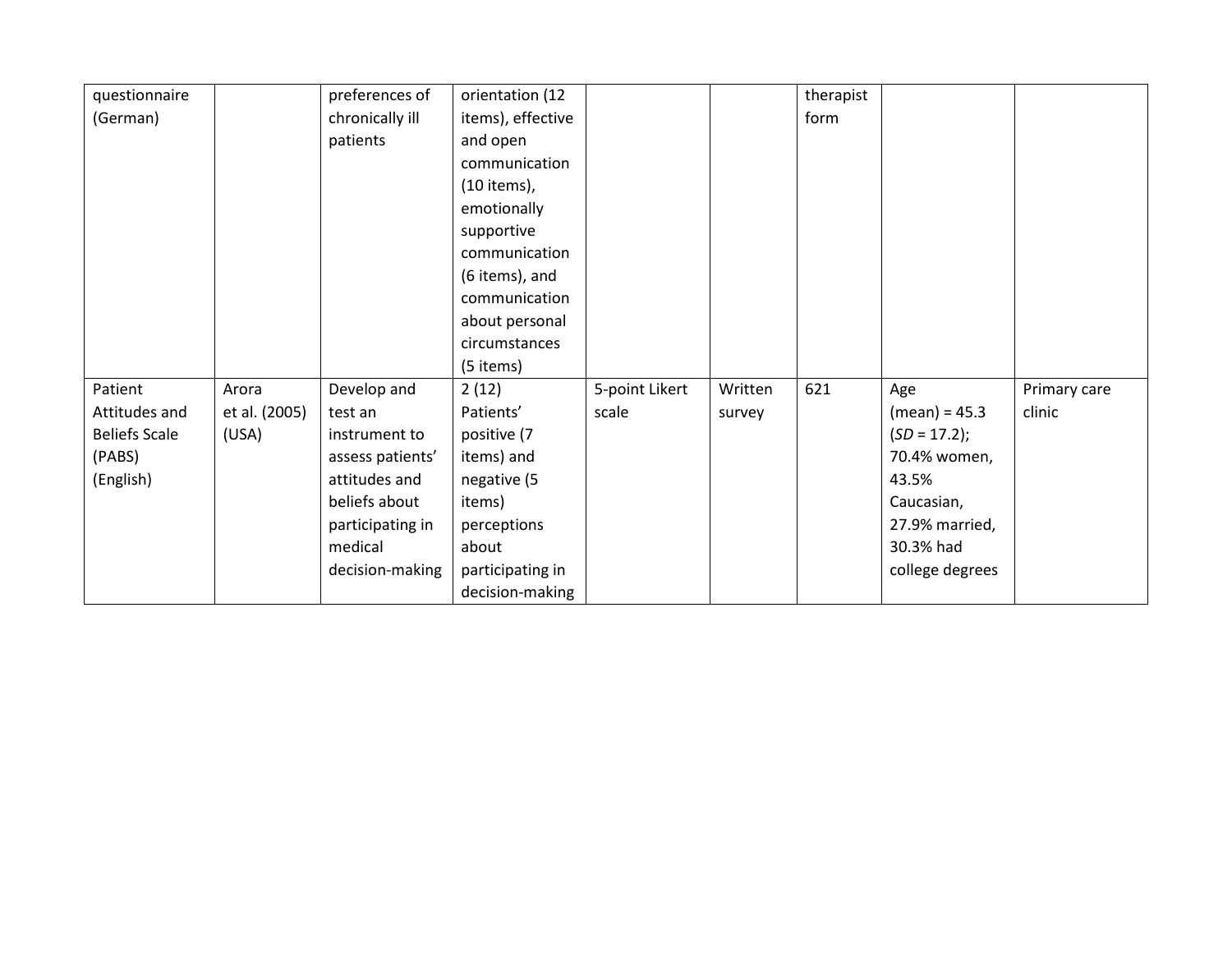The DES-10 and the CPS were the only instruments that were not multidimensional. All instruments, except the CPS (Degner & Sloan, **1992**), used a Likert scale for item responses ranging from 4–10 points. The CPS used a card sort technique with five cards that is methodologically based on unfolding theory. The number of items in the instruments ranged from 10–32.

#### 5.3 Methodological quality and the measurement properties results

The methodological quality and measurement properties results are presented in Table **2**. No instruments included in this review were evaluated for measurement error or responsiveness by their authors, so the authors did not assess those measurement properties. Criterion validity was not evaluated for the instruments, as there is no current gold standard instrument for assessing patient preferences for engagement in care (Mokkink et al., **2018**). Cross-cultural validity was not assessed for the four studies that tested a different language version of an instrument, as those study teams did not conduct multiple group factor analysis.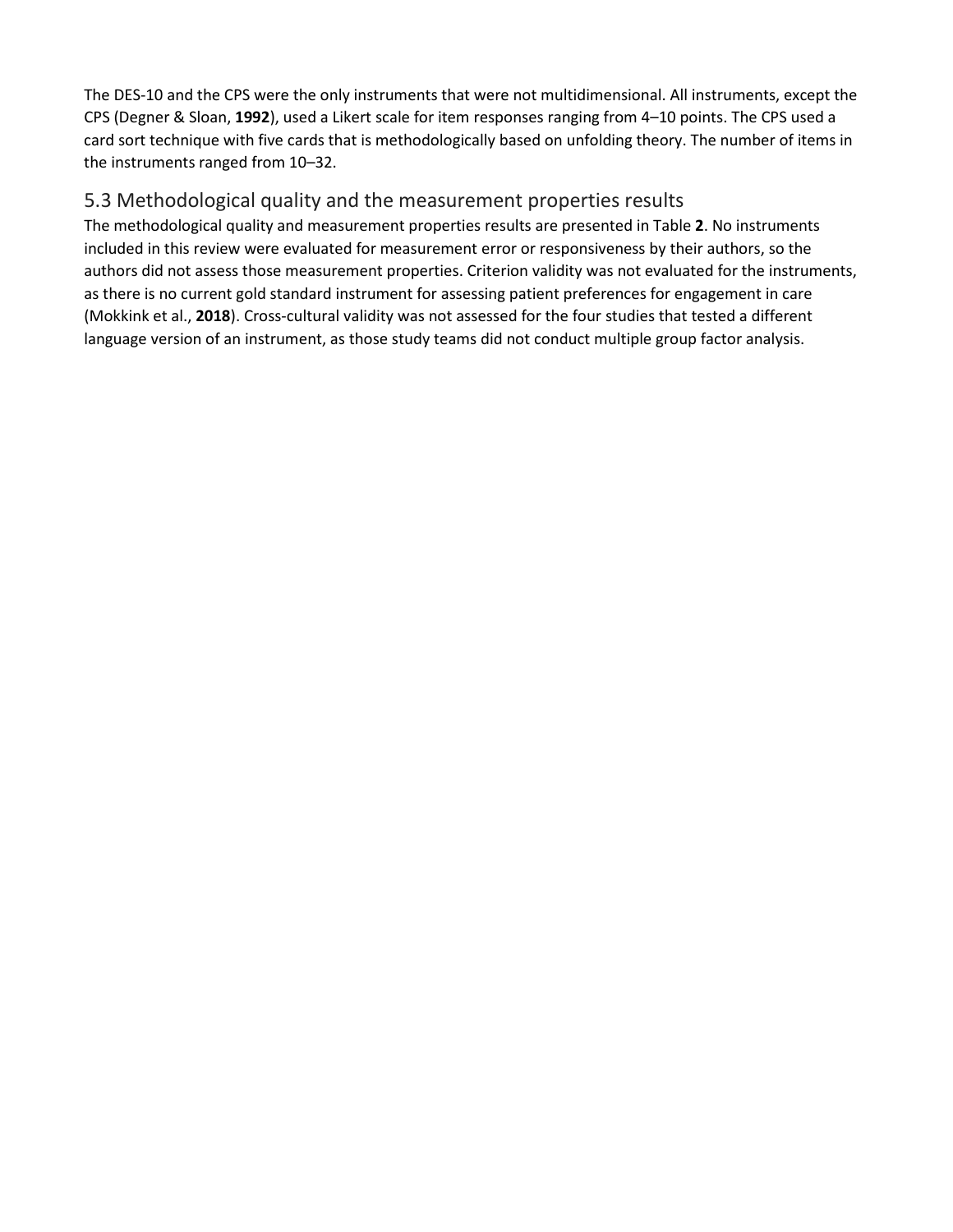#### **Table 2.** Methodological quality and measurement properties

| Instrument<br>(ref) country<br>(language)                        | Content<br>Validity |           | Structural<br>validity |           |                                                                               | Internal<br>consistency |            |                                                                                              | Reliability      |            |                                                          | <b>Hypothesis</b><br>testing |              |                                                                                                             |
|------------------------------------------------------------------|---------------------|-----------|------------------------|-----------|-------------------------------------------------------------------------------|-------------------------|------------|----------------------------------------------------------------------------------------------|------------------|------------|----------------------------------------------------------|------------------------------|--------------|-------------------------------------------------------------------------------------------------------------|
|                                                                  | $\boldsymbol{N}$    | <b>MQ</b> | $\boldsymbol{N}$       | <b>MQ</b> | QM                                                                            | $\boldsymbol{N}$        | <b>MQ</b>  | QM                                                                                           | $\boldsymbol{N}$ | <b>MQ</b>  | QM                                                       | $\pmb N$                     | <b>MQ</b>    | QM                                                                                                          |
| 4Ps (Luhr<br>et al., 2018),<br>Sweden<br>(Swedish)               | 21                  | Adequate  | 108                    | Adequate  | One item infit Z std<br>$not > -2$ (-)                                        | 108                     | Very good  | Cronbach's alpha<br>0.94 total scale<br>$(+)$                                                | 108              | Adequate   | $ICC 0.56 (-)$                                           |                              |              |                                                                                                             |
| API (Ende<br>et al., 1989),<br><b>United States</b><br>(English) | $\overline{?}$      | Doubtful  | 312                    | Adequate  | No stats given (?)                                                            | 312                     | Very good  | Cronbach's alpha<br>$0.83$ for both $(+)$                                                    | 50               | Inadequate | Pearson<br>product-<br>moment<br>correlation<br>used (?) | 312                          | Very<br>good | Results<br>in line<br>with 5<br>hypo's<br>$(5+)$<br>Results<br>not in<br>line<br>with 1<br>hypo 1<br>$(1-)$ |
| API (Simon<br>et al., 2010),<br>Germany<br>(German)              |                     |           | 1,592                  | Very Good | $RMSEA = 0.048$ ,<br>GFI 0.974, NFI<br>0.969, TLI 0.973,<br>and CFI 0.98. (+) | 1,592                   | Very good  | Cronbach's alpha<br>0.74 for decision-<br>making and 0.75<br>for information-<br>seeking (+) |                  |            |                                                          |                              |              |                                                                                                             |
| API (Sung<br>et al., 2010),<br><b>United States</b><br>(English) |                     |           |                        |           |                                                                               | 109                     | Inadequate | Cronbach's alpha<br>.8 for total but<br>not a<br>unidimensional<br>scale (?)                 | 93               | Doubtful   | $ICC = 0.70 (+)$                                         | 109                          | Very<br>good | Results<br>in line<br>with 1<br>hypo<br>$(1+)$<br>Results<br>not in<br>line<br>with 4<br>hypo's<br>$(4-)$   |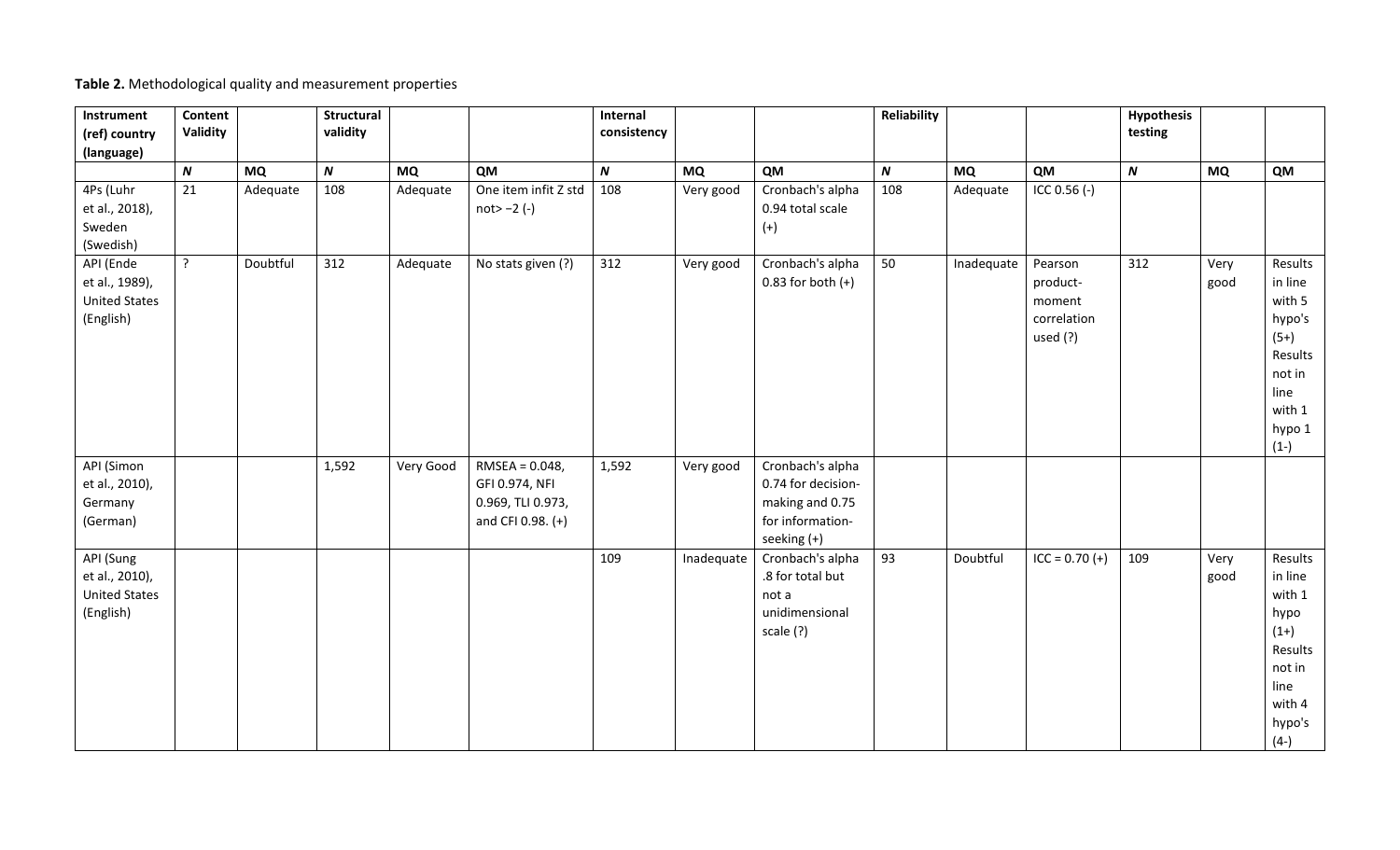| API (Bonfils<br>et al., 2015),<br><b>United States</b><br>(English) |  | 293   | Very good | Psychiatric<br>provider modified<br>scale: RMSEA<br>$0.079(-);$<br>$CFI = 0.94 (-);$<br>$SRMR = 0.076 (+):$<br>Primary care<br>provider modified<br>model:<br>RMSEA = $0.058$ (+);<br>$CFI = 0.97 (+);$ |       |           |                                                                                                                                                                                                           |     |          |                                                                                                                                                                                                                                                                                                                                            |     |                                                  |
|---------------------------------------------------------------------|--|-------|-----------|---------------------------------------------------------------------------------------------------------------------------------------------------------------------------------------------------------|-------|-----------|-----------------------------------------------------------------------------------------------------------------------------------------------------------------------------------------------------------|-----|----------|--------------------------------------------------------------------------------------------------------------------------------------------------------------------------------------------------------------------------------------------------------------------------------------------------------------------------------------------|-----|--------------------------------------------------|
| API (Morandi<br>et al. (2017),<br>UK (English)                      |  | 285   | Very good | $SRMR = 0.056 (+)$<br><b>RMSEA 0.074</b><br>$[0.067, 0.081]$ (-),<br>CFI 0.915 (-),<br>TLI=0.905 (-)                                                                                                    | 285   | Very good | Cronbach's alpha<br>$0.77 (+)$ for<br>decision-making<br>general;<br>Cronbach's alpha<br>$0.86 (+)$ for<br>decision-making<br>scenarios;<br>Cronbach's alpha<br>$0.80 (+)$ for<br>information-<br>seeking | 124 | Doubtful | $\overline{ICC}$ 0.48 for<br>decision-<br>making<br>general at<br>$6$ months $(-)$<br>and 0.43 at<br>12 months<br>$(-)$ ; ICC 0.44<br>for decision-<br>making<br>scenarios<br>at 6 months<br>$(-)$ and 0.31<br>at 12 months<br>$(-)$ ; ICC 0.14<br>for<br>information-<br>seeking at<br>$6$ months $(-)$<br>and 0.19 at<br>12 months $(-)$ |     |                                                  |
| Pooled or<br>summary<br>result for API<br>(overall rating)          |  | 2,482 |           | Different factor<br>structures<br>supported $2 (+) 1(-$                                                                                                                                                 | 2,298 |           | $0.74 - 0.83$ (+)                                                                                                                                                                                         | 267 |          | Mixed results<br>$(?) (+) (-)$                                                                                                                                                                                                                                                                                                             | 421 | Results<br>in line<br>with 6<br>hypo's<br>$(6+)$ |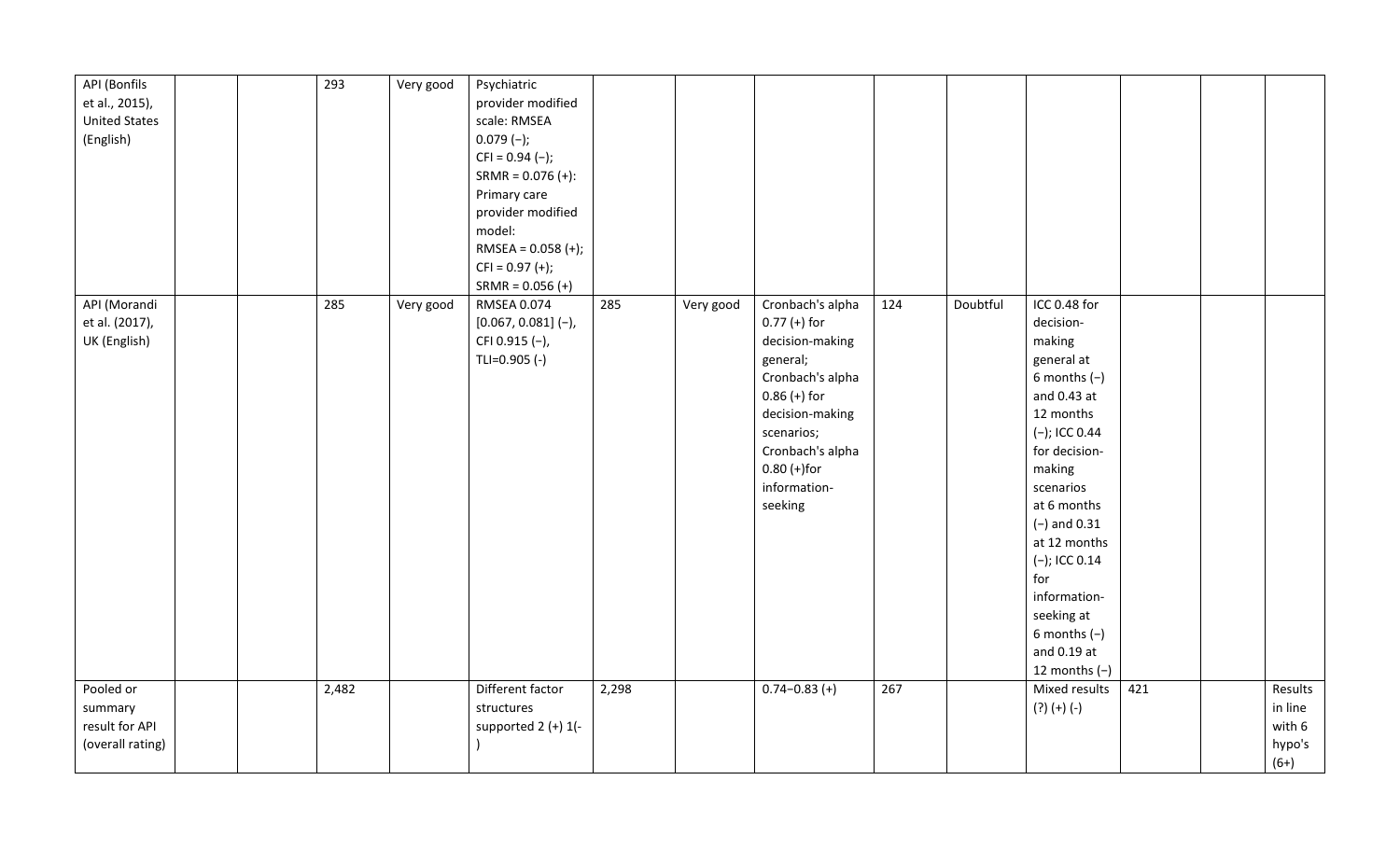|                      |            |  |     |            |                  |    |          |               |     |      | and not  |
|----------------------|------------|--|-----|------------|------------------|----|----------|---------------|-----|------|----------|
|                      |            |  |     |            |                  |    |          |               |     |      | in line  |
|                      |            |  |     |            |                  |    |          |               |     |      | with 5   |
|                      |            |  |     |            |                  |    |          |               |     |      | hypo's   |
|                      |            |  |     |            |                  |    |          |               |     |      | $(5-)$   |
| CPS (Degner &        | Inadequate |  |     |            |                  |    |          |               | 918 | Very | Results  |
| Sloan, 1992),        |            |  |     |            |                  |    |          |               |     | good | in line  |
| Canada               |            |  |     |            |                  |    |          |               |     |      | with 3   |
| (English)            |            |  |     |            |                  |    |          |               |     |      | hypo's   |
|                      |            |  |     |            |                  |    |          |               |     |      | $(3+)$   |
|                      |            |  |     |            |                  |    |          |               |     |      | Results  |
|                      |            |  |     |            |                  |    |          |               |     |      | not in   |
|                      |            |  |     |            |                  |    |          |               |     |      | line     |
|                      |            |  |     |            |                  |    |          |               |     |      | with 2   |
|                      |            |  |     |            |                  |    |          |               |     |      | hypo's   |
|                      |            |  |     |            |                  |    |          |               |     |      | $(2-)$   |
| CPS (Sung            |            |  |     |            |                  | 93 | Doubtful | ICC $0.5$ (-) | 104 | Very | Results  |
| et al., 2010),       |            |  |     |            |                  |    |          |               |     | good | not in   |
| <b>United States</b> |            |  |     |            |                  |    |          |               |     |      | line     |
| (English)            |            |  |     |            |                  |    |          |               |     |      | with $1$ |
|                      |            |  |     |            |                  |    |          |               |     |      | hypo     |
|                      |            |  |     |            |                  |    |          |               |     |      | $(1-)$   |
| CPS (De las          |            |  | 621 | Inadequate | Cronbach's alpha |    |          |               | 621 | Very | Results  |
| Cuevas and           |            |  |     |            | $0.72 (+)$       |    |          |               |     | good | in line  |
| Penate, 2016),       |            |  |     |            |                  |    |          |               |     |      | with 2   |
| Spain                |            |  |     |            |                  |    |          |               |     |      | hypo's   |
| (Spanish)            |            |  |     |            |                  |    |          |               |     |      | $(2+)$   |
| CPS (Beaver          |            |  |     |            |                  |    |          |               | 350 | Very | Results  |
| et al., 1996),       |            |  |     |            |                  |    |          |               |     | good | in line  |
| United               |            |  |     |            |                  |    |          |               |     |      | with 3   |
| Kingdom              |            |  |     |            |                  |    |          |               |     |      | hypo's   |
| (English)            |            |  |     |            |                  |    |          |               |     |      | $(3+)$   |
|                      |            |  |     |            |                  |    |          |               |     |      | Results  |
|                      |            |  |     |            |                  |    |          |               |     |      | not in   |
|                      |            |  |     |            |                  |    |          |               |     |      | line     |
|                      |            |  |     |            |                  |    |          |               |     |      | with 1   |
|                      |            |  |     |            |                  |    |          |               |     |      | hypo     |
|                      |            |  |     |            |                  |    |          |               |     |      | $(1-)$   |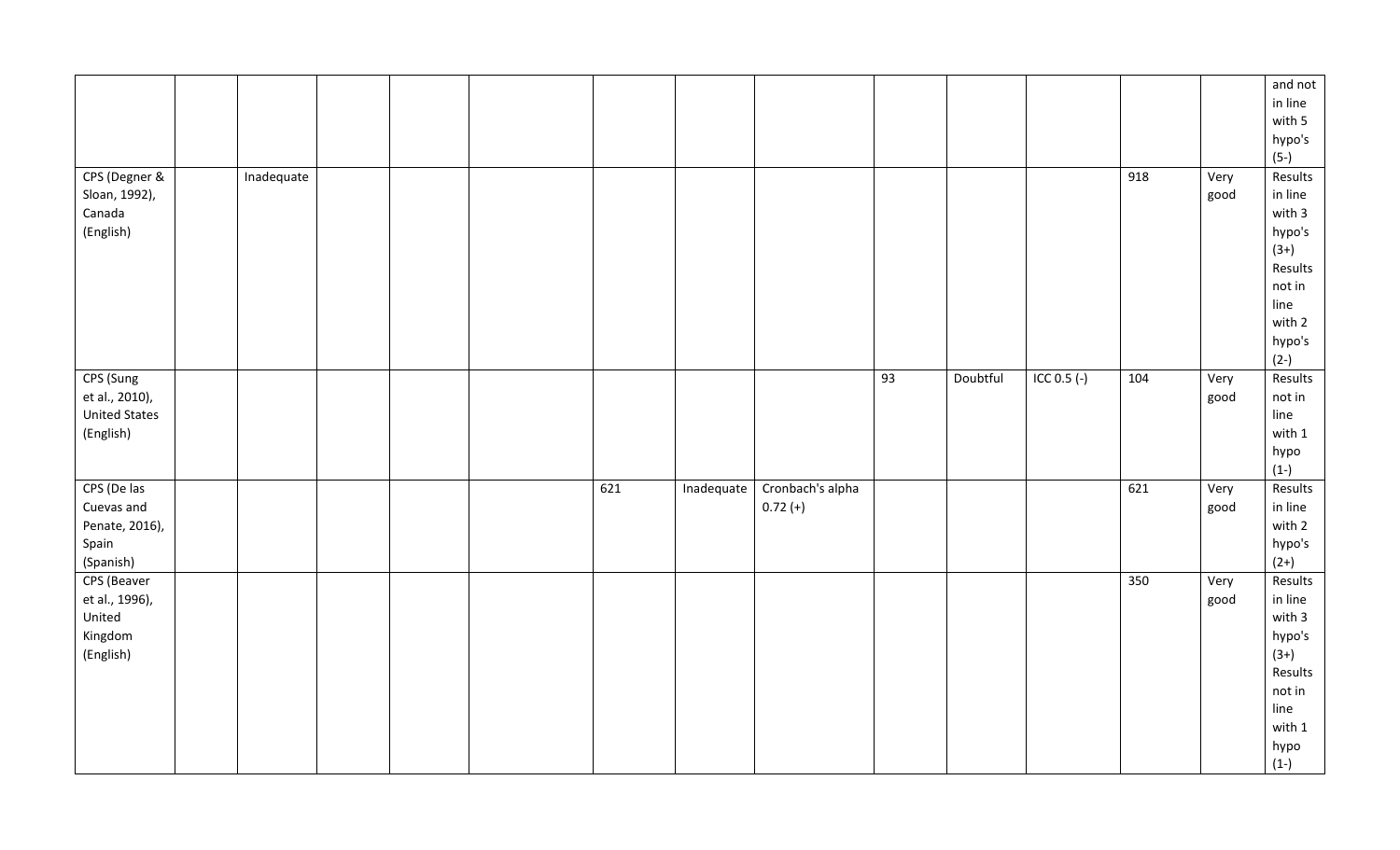| CPS (Giordano<br>et al., 2008),<br>Italy (Italian)                               |    |            |     |            |                                                                                                                                 |     |           |                                                                                                     | 35 | Adequate | Weighted<br>kappa 0.65<br>$(-)$                           | 140   | Very<br>good | Results<br>in line<br>with 1<br>hypo<br>$(1+)$<br>Results<br>not in<br>line<br>with 1<br>hypo<br>$(1-)$ |
|----------------------------------------------------------------------------------|----|------------|-----|------------|---------------------------------------------------------------------------------------------------------------------------------|-----|-----------|-----------------------------------------------------------------------------------------------------|----|----------|-----------------------------------------------------------|-------|--------------|---------------------------------------------------------------------------------------------------------|
| Pooled or<br>summary<br>result for CPS<br>(overall rating)                       |    |            |     |            | No factor structure                                                                                                             | 621 |           | $(+)$                                                                                               |    |          | $(-)$                                                     | 2,133 |              | Results<br>in line<br>with 9<br>hypo's<br>$(9+)$<br>and not<br>in line<br>with 6<br>hypo's<br>$(5-)$    |
| <b>DES-10</b><br>(Hoerger<br>et al., 2016),<br><b>United States</b><br>(English) |    | Inadequate | 376 | Adequate   | $CFA: CFI = 0.92,$<br>$NNFI = 0.89$ ,<br>$IFI = 0.92$ , RMSEA =<br>$0.04 (+)$<br>Item-total<br>correlations<br>ranged 0.30-0.61 | 376 | Very good | Cronbach's alpha<br>$0.80 (+)$                                                                      |    |          |                                                           | 376   | Very<br>good | Results<br>in line<br>with 5<br>hypo's<br>$(5+)$                                                        |
| <b>DPMDM</b><br>(Golin<br>et al., 2001)<br><b>United States</b><br>(English)     | 22 | Very good  |     | Inadequate | $\cdot$                                                                                                                         | 65  | very good | Cronbach's alpha<br>0.81 for desire for<br>discussion and<br>0.85 for desire for<br>information (+) | 42 | Doubtful | $r = 0.71$<br>Pearson's<br>correlation<br>coefficient (?) |       | Doubtful     | Results<br>in line<br>with 4<br>hypo's<br>$(4+)$ .<br>Results<br>not in<br>line<br>with 7               |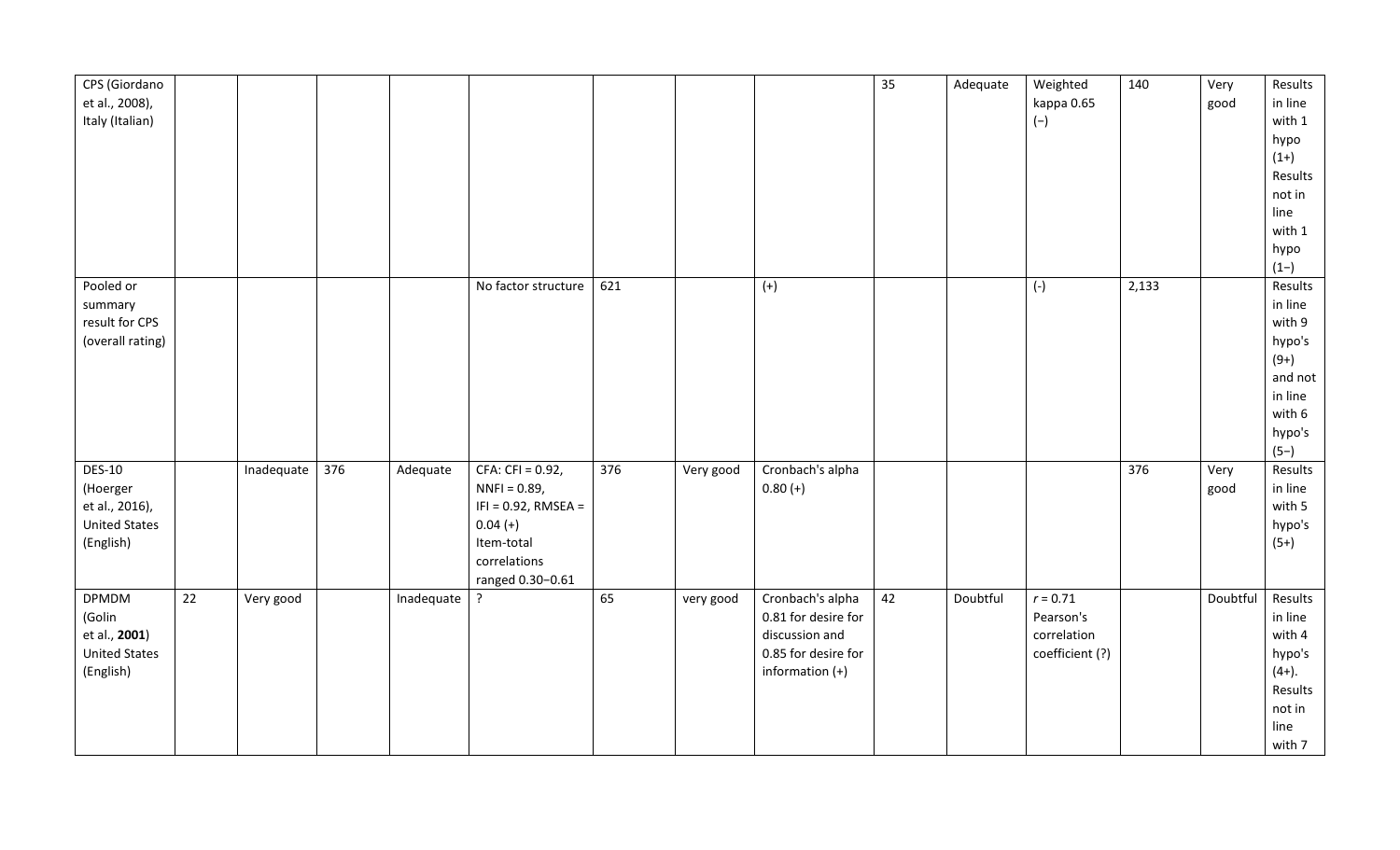|                      |    |          |     |            |                     |       |           |                        |    |          |                  |  | hypo's |
|----------------------|----|----------|-----|------------|---------------------|-------|-----------|------------------------|----|----------|------------------|--|--------|
|                      |    |          |     |            |                     |       |           |                        |    |          |                  |  | $(7-)$ |
| HCEQ (Gagnon         | 8  | Doubtful | 873 | Inadequate | $CFI = 0.979;$      | 873   | Very good | Cronbach's alpha       | 38 | Doubtful | ICC 0.62 for     |  |        |
| et al., 2006)        |    |          |     |            | $HFI = 0.964;$      |       |           | 0.79 for               |    |          | Involvement      |  |        |
| Canada               |    |          |     |            | $AGFI = 0.947;$     |       |           | Involvement in         |    |          | in decisions     |  |        |
| (English)            |    |          |     |            | RMSEA = $0.052 (+)$ |       |           | decisions (+); 0.79    |    |          | $(-)$ ; 0.70 for |  |        |
|                      |    |          |     |            |                     |       |           | for Involvement in     |    |          | Involvement      |  |        |
|                      |    |          |     |            |                     |       |           | interactions (+);      |    |          | in               |  |        |
|                      |    |          |     |            |                     |       |           | and 0.89 for           |    |          | interactions     |  |        |
|                      |    |          |     |            |                     |       |           | Degree of control      |    |          | $(+)$ ; and 0.60 |  |        |
|                      |    |          |     |            |                     |       |           | $(+)$ ; 0.83 for total |    |          | for Degree of    |  |        |
|                      |    |          |     |            |                     |       |           | scale $(+)$            |    |          | control (+);     |  |        |
|                      |    |          |     |            |                     |       |           |                        |    |          | 0.70 for total   |  |        |
|                      |    |          |     |            |                     |       |           |                        |    |          | scale (+)        |  |        |
| <b>HCEQ</b>          |    |          |     | Inadequate | No properties       | 549   | Very good | Cronbach's alpha       |    |          |                  |  |        |
| (Mohebbi             |    |          |     |            | given (?)           |       |           | $0.62$ for             |    |          |                  |  |        |
| et al., 2018)        |    |          |     |            |                     |       |           | Involvement in         |    |          |                  |  |        |
| Iran (Persian)       |    |          |     |            |                     |       |           | decisions $(-)$ ; 0.71 |    |          |                  |  |        |
|                      |    |          |     |            |                     |       |           | for Involvement in     |    |          |                  |  |        |
|                      |    |          |     |            |                     |       |           | interactions (+);      |    |          |                  |  |        |
|                      |    |          |     |            |                     |       |           | and 0.76 for           |    |          |                  |  |        |
|                      |    |          |     |            |                     |       |           | Degree of control      |    |          |                  |  |        |
|                      |    |          |     |            |                     |       |           | (+); 0.70 for total    |    |          |                  |  |        |
|                      |    |          |     |            |                     |       |           | scale $(+)$            |    |          |                  |  |        |
| Pooled or            |    |          | 873 |            | $(+)(?)$            | 1,422 |           | $(+)$ $(-)$            | 38 |          | $(-)$            |  |        |
| summary              |    |          |     |            |                     |       |           |                        |    |          |                  |  |        |
| result for           |    |          |     |            |                     |       |           |                        |    |          |                  |  |        |
| <b>HCEQ</b> (overall |    |          |     |            |                     |       |           |                        |    |          |                  |  |        |
| rating)              |    |          |     |            |                     |       |           |                        |    |          |                  |  |        |
| <b>KOPRA</b> (Farin  | 10 | Adequate | 472 | Inadequate | RMSEA PPPO 0.08,    | 472   | Very good | Cronbach's alpha       |    |          |                  |  |        |
| et al., 2011)        |    |          |     |            | EOC 0.09, ESC       |       |           | 0.92 for Patient       |    |          |                  |  |        |
| Germany              |    |          |     |            | 0.07, and CPC 0.12. |       |           | participation and      |    |          |                  |  |        |
| (German)             |    |          |     |            | $(-)$               |       |           | orientation (+);       |    |          |                  |  |        |
|                      |    |          |     |            |                     |       |           | 0.89 for Effective     |    |          |                  |  |        |
|                      |    |          |     |            |                     |       |           | and open               |    |          |                  |  |        |
|                      |    |          |     |            |                     |       |           | communication          |    |          |                  |  |        |
|                      |    |          |     |            |                     |       |           | $(+)$ ; 0.84 for       |    |          |                  |  |        |
|                      |    |          |     |            |                     |       |           | Emotionally            |    |          |                  |  |        |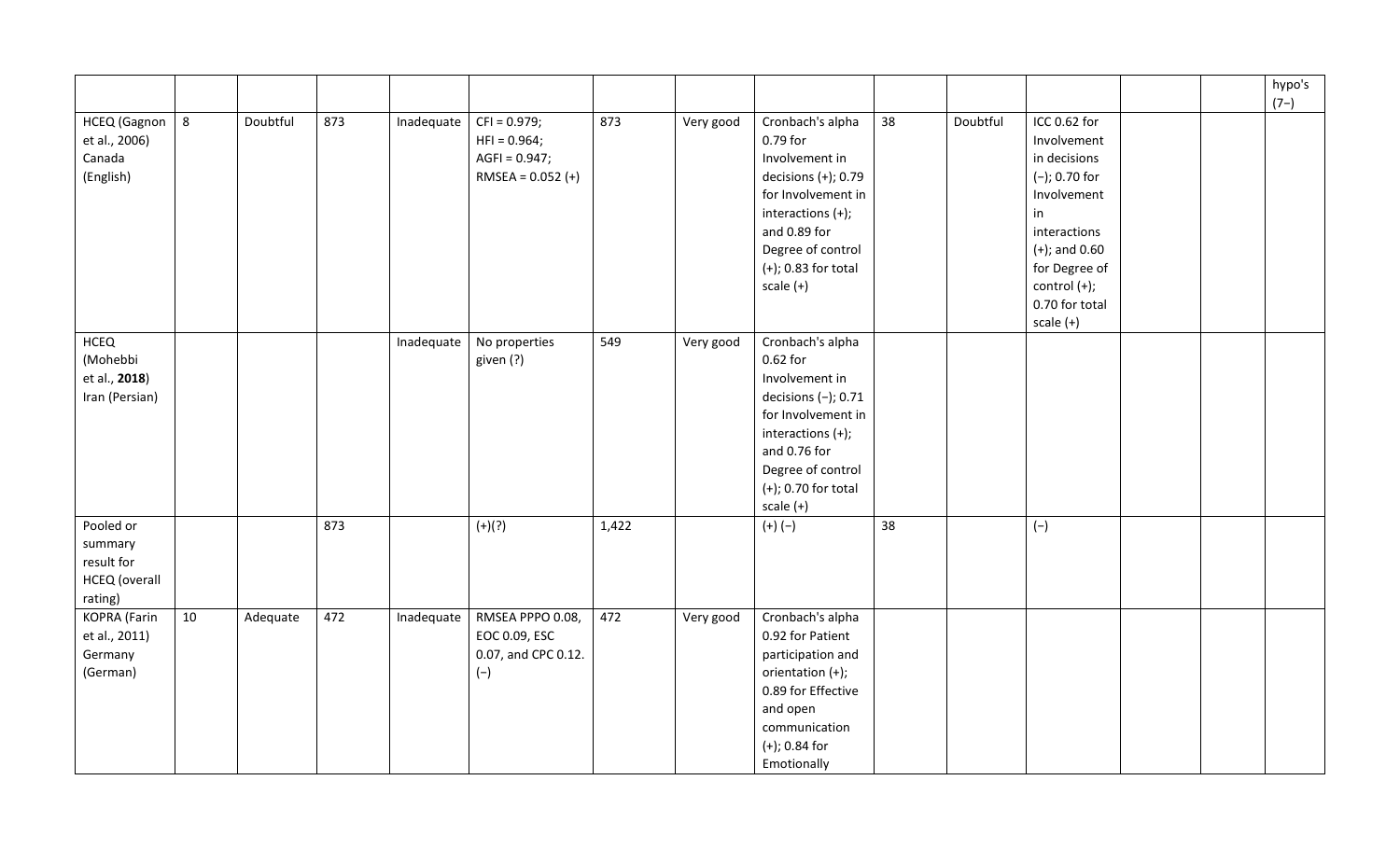|                      |                  |          |                       |     |           | supportive<br>communication<br>(+); and 0.80 for<br>Communication<br>about personal |  |     |      |         |
|----------------------|------------------|----------|-----------------------|-----|-----------|-------------------------------------------------------------------------------------|--|-----|------|---------|
|                      |                  |          |                       |     |           | circumstances (+)                                                                   |  |     |      |         |
| PABS (Arora          | Inadequate $621$ | Doubtful | $GFI = 0.941,$        | 621 | Very good | Cronbach's alpha                                                                    |  | 621 | Very | Results |
| et al., 2005)        |                  |          | $CFI = 0.919,$        |     |           | for pros was 0.71                                                                   |  |     | good | in line |
| <b>United States</b> |                  |          | RMSEA = 0.056, all    |     |           | and cons was 0.72                                                                   |  |     |      | with 1  |
| (English)            |                  |          | factor loadings       |     |           | $^{(+)}$                                                                            |  |     |      | hypo    |
|                      |                  |          | significant $P < .05$ |     |           |                                                                                     |  |     |      | $(1+)$  |
|                      |                  |          |                       |     |           |                                                                                     |  |     |      |         |

Note

MQ = methodological quality; QM = quality of measurement property; NA = not applicable; + = sufficient; - = insufficient; ? = indeterminate.

Abbreviations: API, Autonomy Preference Index; CPS, Control Preferences Scale; DPMDM, Desire to Participate in Medical Decision-Making; HCEQ, Healthcare Empowerment Questionnaire; KOPRA, Communication Preferences of Patients with Chronic Illness; PABS, Patient Attitudes and Beliefs Scale.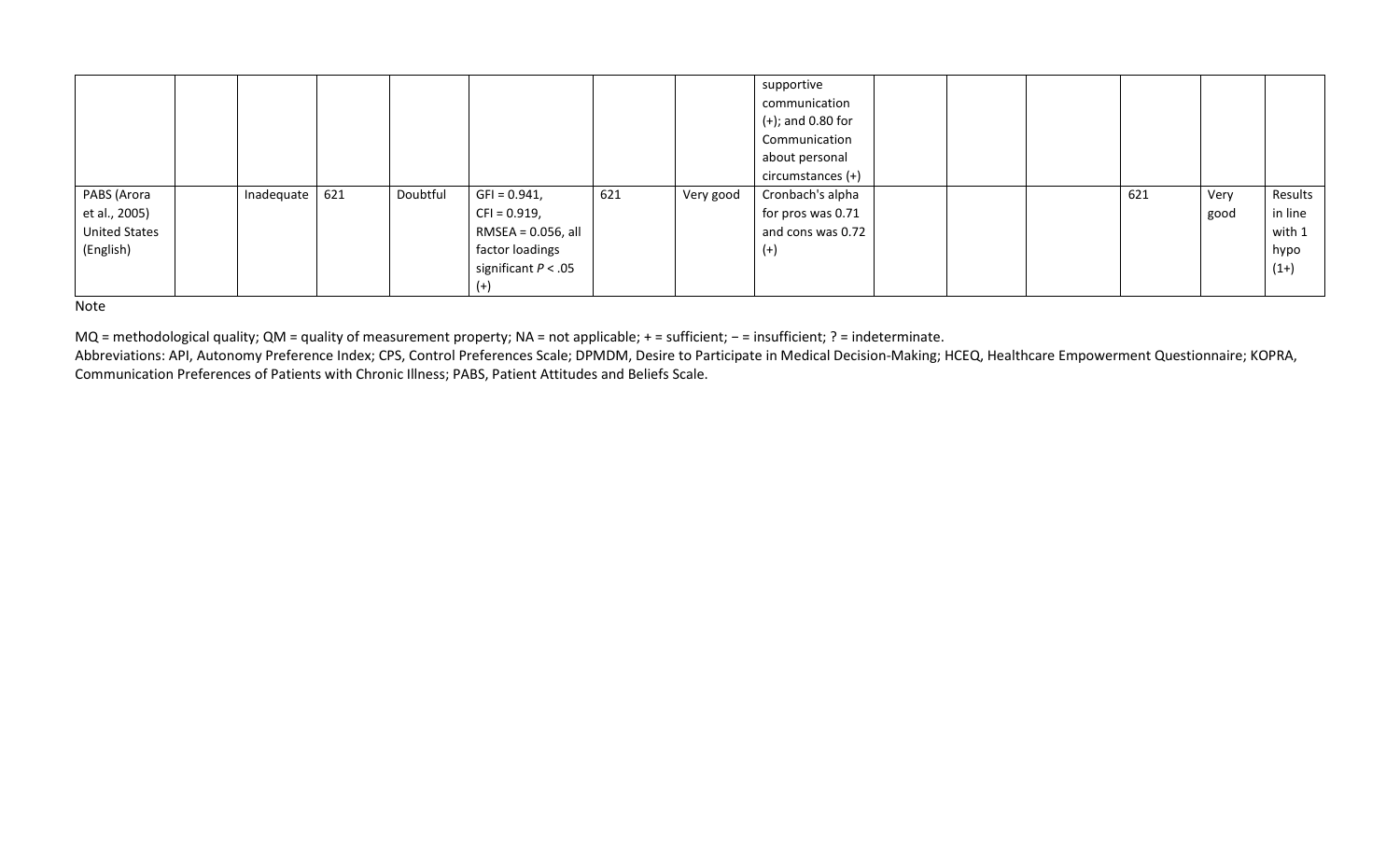## 5.4 Content validity

The construct being measured was clearly described for all eight instruments, but only the development of the CPS (Degner & Sloan, **1992**), DPMDM (Golin et al., **2001**), and the PABS (Arora, Ayanian, & Guadagnoli, **2005**) were based on theory. Items for the 4Ps, DPMDM, KOPRA, and PABS were developed with input from the target population (Arora et al., **2005**; Farin et al., **2011**; Golin et al., **2001**; Luhr et al., **2018**), strengthening their content validity, whereas the API, CPS, DPMDM, and DES-10 were constructed from input from healthcare professionals only (Degner & Sloan, **1992**; Ende, Kazis, Ash, & Moskowitz, **1989**; Golin et al., **2001**; Hoerger et al., **2016**). Cognitive interviews were conducted with patients of the target populations to determine the relevance and comprehensibility of the items for the 4Ps and KOPRA (Farin et al., **2011**; Luhr et al., **2018**), strengthening the methodological quality for those two instruments. The evaluation of the CPS, DES-10, and the PABS (Arora et al., **2005**; Degner & Sloan, **1992**; Hoerger et al., **2016**) was limited because no content validity testing was reported. Overall, the 4Ps, DPMDM, and KOPRA (Farin et al., **2011**; Golin et al., **2001**; Luhr et al., **2018**) were rated the highest in content validity quality, as their study teams were the most thorough at developing the construct within the target population and pilot testing the instrument before use. None of the studies qualified for a 'very good' methodological quality rating because it was not assumable that proper measures to ensure comprehensiveness and comprehensibility of the instruments were undertaken.

#### 5.5 Structural validity

The structure of the 4Ps was tested (Luhr et al., **2018**) using Rasch modelling. Less than 200 subjects were used for the Rasch model; thus the methodological quality was downgraded to 'adequate'. The quality of the measurement property was (—) because one *Z*‐standardized infit value was not> −2.

Most of the authors used classical test theory (CTT) to test structural validity, however, a factor structure could not be tested for the CPS because it is scored using a card sort method. For the API, Ende et al. (**1989**) did not provide fit indices, Simon et al. (**2010**) demonstrated an adequate fit for the German version and Bonfils, Adams, Mueser, Wright-Berryman, and Salyers (**2015**) and Morandi et al. (**2017**) demonstrated some questionable fit indices.

Many instruments were scored 'inadequate' due to the methods used for testing structural validity. For example, Hoerger et al. (**2016**) used confirmatory factor analysis (CFA) to test the theoretical factor structure of the DES-10, but only tested for configural invariance between groups and did not complete a multiple group comparison between groups in CFA. Golin et al. (**2001**) intended to do exploratory factor analysis (EFA) but used Principal Components Analysis (PCA) in a small sample size. For the HCEQ, Gagnon et al. (**2006**), Mohebbi et al. (**2018**) and Arora et al. (**2005**) used PCA but interpreted their analysis as if it resulted from EFA (Park, Dailey, & Lemus, **2002**).

The KOPRA (Farin et al., **2011**) was scored as 'inadequate' due to lack of clarity of EFA or PCA was used, inconsistencies in treating data as both continuous and ordered categorical in analyses, poor fit indices and an inadequate sample size (*N* = 333) given the large number of initial items tested (*N* = 105).

## 5.6 Internal consistency

Most scales were tested for internal consistency and scored 'very good' for methodological quality. All reported Cronbach's alpha estimates were ≥0.7, which is acceptable for new instruments, except for the Persian version of the HCEQ (Mohebbi et al., **2018**). Methodological quality was 'very good' for the API, except for in one study (Sung, Raker, Myers, & Clark, **2010**), when only one Cronbach's alpha score was provided for a multidimensional instrument.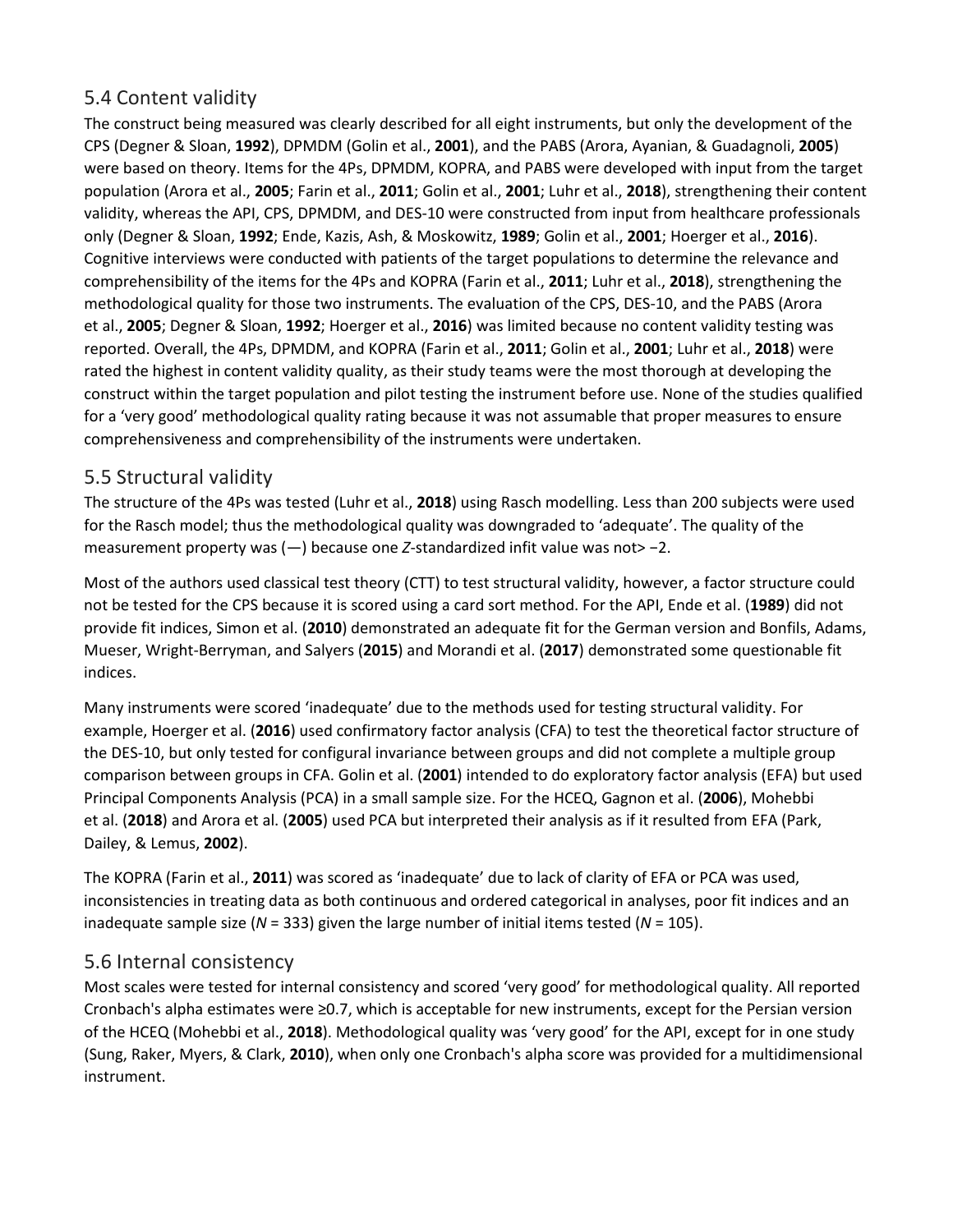## 5.7 Reliability

While reliability measures were provided in eight of the articles, most authors did not provide details about the stability of the patients following the initial measure, similarity of test conditions, or justification for the time interval (*N* = 5) and were therefore graded as 'doubtful'. ICC values were given for the 4Ps, API (Morandi et al., **2017**), and CPS (Sung et al., **2010**) and weighted Kappa for the CPS (Giordano et al., **2008**), however, they were not of acceptable values. Ende et al. (**1989**) and Golin et al. (**2001**) used Pearson r correlation coefficient to measure reliability and did not provide ICC or weighted Kappa measures.

## 5.8 Hypothesis testing

All studies were rated as 'very good' for methodological quality because appropriate statistical methods were used, and important characteristics of the subgroups were described. Only one study team stated a priori hypotheses (Golin et al., **2001**) relating to the relationship of DPMDM scores with other measures of health value and social support, age, attendance of a diabetes education class and measures of autonomy. Rather than using structural equation modelling where multiple relationships can be examined at once, 11 different analyses were conducted, introducing Type 1 error into the results. Arora et al. (**2005**) examined if patients' scores on the PABS varied with stage of readiness within the Transtheoretical Model of Health Behavior Change (theoretical framework of the instrument) and found that they did, adding strength to the instrument. Other study teams performed numerous univariate and regressions analyses to see whether patient demographic variables or illness factors influenced preferences.

## 5.9 Qualitative summary of evidence and overall grade of evidence quality

The final modified GRADE scores can be found in Table **3**. The strength of the 4Ps instrument was its development, which was based on extensive patient input and tested in the intended population; however, development of items was not based on theory. Weaknesses included a small sample size and unfavourable fit indices and reliability measures. It was given an overall rating of 'Moderate'.

| Instrument    | <b>Structural</b> | Internal    | <b>Reliability</b> | <b>Hypothesis</b> | <b>Modified GRADE</b> |
|---------------|-------------------|-------------|--------------------|-------------------|-----------------------|
|               | validity          | consistency |                    | testing           | rating <sup>a</sup>   |
| 4Ps           |                   | $\ddot{}$   |                    | <b>NA</b>         | Moderate              |
| API           | 土                 | Ŧ           | 土                  | 土                 | Low                   |
| <b>CPS</b>    | <b>NA</b>         | $\ddot{}$   |                    | 土                 | Low                   |
| <b>DES-10</b> | $\ddot{}$         | $\ddot{}$   | <b>NA</b>          | $\ddot{}$         | Moderate              |
| <b>DPMDM</b>  | ς                 | $\ddot{}$   |                    | 土                 | Low                   |
| <b>HCEQ</b>   | $\ddot{}$         | Ŧ           |                    | <b>NA</b>         | Low                   |
| <b>KOPRA</b>  |                   | $\ddot{}$   | <b>NA</b>          | <b>NA</b>         | Low                   |
| <b>PABS</b>   | $\ddot{}$         | $\ddot{}$   | <b>NA</b>          | $\ddot{}$         | Low                   |

**Table 3.** Summary of evidence and overall grade of evidence quality

Abbreviations: API, Autonomy Preference Index; CPS, Control Preferences Scale; DPMDM, Desire to Participate in Medical Decision-Making; HCEQ, Healthcare Empowerment Questionnaire; KOPRA, Communication Preferences of Patients with Chronic Illness; PABS, Patient Attitudes and Beliefs Scale.

High: Confident that the true measurement property lies close to that of the estimate of the measurement property.

Moderate: Moderately confident that the true measurement property is likely to be close to the estimate of the measurement property, but there is a possibility that it is substantially different.

Low: Confidence is limited. The true measurement property may be substantially different from the estimate of the measurement property.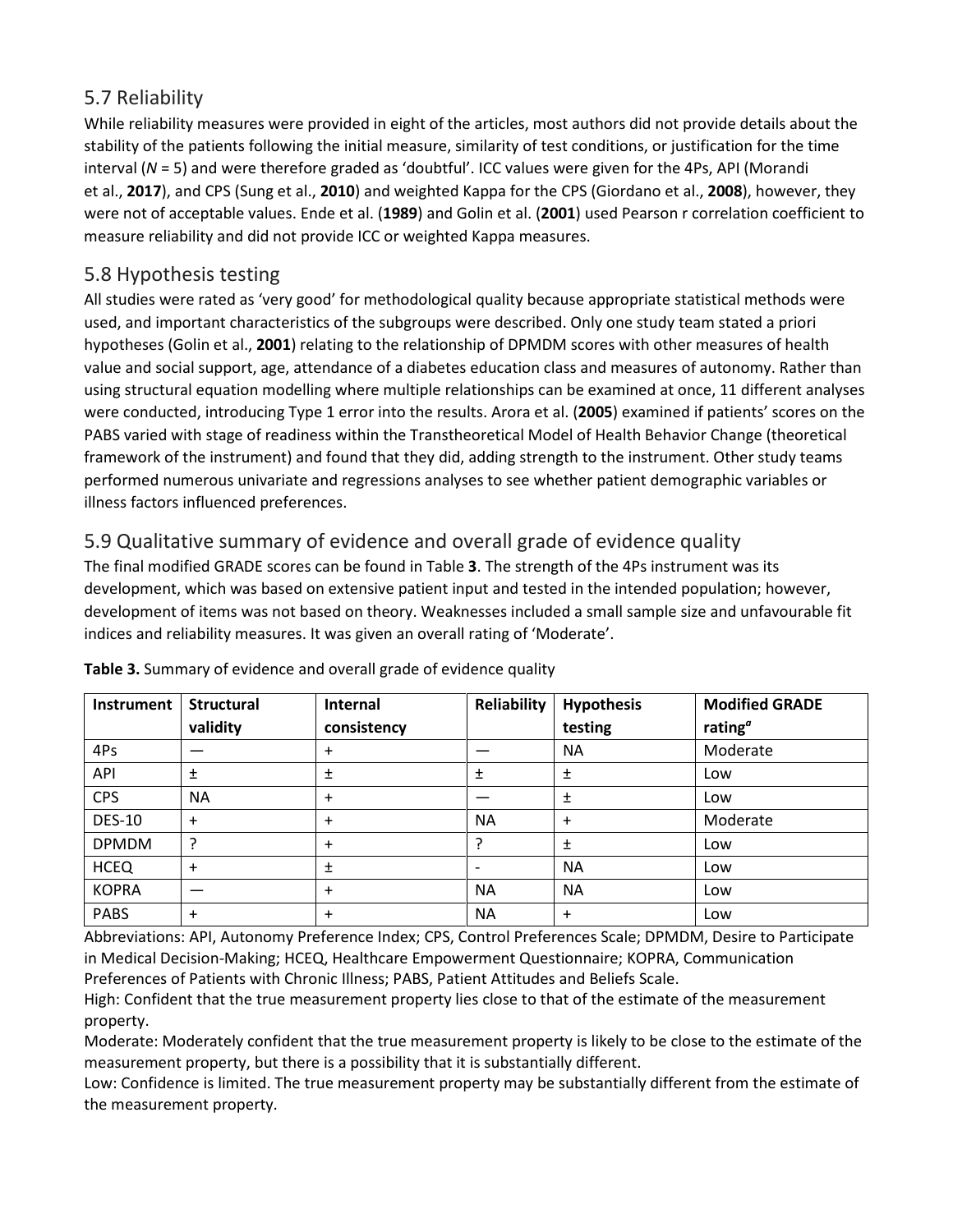Very low: Very little confidence in the measurement property estimate: the true measurement property is likely to be substantially different from the estimate of the measurement property.

+: Sufficient; —: Insufficient; ±: Inconsistent (conflicting findings between studies); ?: Indeterminate (incomplete data to make a decision); NA: Not reported/applicable.

a Mokkink et al. (2018).

Medical professionals developed items on the API and the instrument was tested in five studies. Methodology for hypothesis testing was 'very good' for the API; however, findings were inconsistent. There were also inconsistencies in the factor structure of the instrument across the five studies and the use of the clinical vignettes. Sung et al. (**2010**) provided one Cronbach' alpha internal consistency estimate, which was inconsistent with the two-factor structure of the instrument. Lastly, intra-class correlation coefficients did not reach significant values (≥0.70). The API was given an overall rating of 'low' because of the inconsistencies in the structure, the inconsistencies in the reported Cronbach' alpha values and the inadequate reliability measures.

The scoring procedures used in the five separate studies that tested the Control Preferences Scale were inconsistent. The CPS was intended to be scored using unfolding theory (Degner & Sloan, **1992**), where patients compare two cards together until the entire preference order across the set of five cards is unfolded. Giordano et al. (**2008**) and De las Cuevas and Penate (**2016**) both used a different, simultaneous administration method and Sung et al. (**2010**) had patients select one card when presented with the five choices, essentially using a 5 point Likert scale. The methodological quality of hypothesis testing was 'very good' for all five studies; however, findings were inconsistent. The CPS does not have a structure to test nor does it have individual items that can be used to determine Cronbach's alpha estimates (although one study team did turn the cards into five separate items and calculated internal consistency). Due to the unacceptable measurement properties and the inconsistencies in scoring, the CPS was given an overall rating of 'low'.

The development of the DES-10 was based on professional input; however, no content validity or pilot testing was conducted with the initial version of the instrument. Hoerger et al. (**2016**) demonstrated acceptable fit indices and internal consistency for the DES-10 and there was strong evidence for hypothesis testing. Therefore, the DES-10 was given an overall rating of 'moderate'. Strengths of the DPMDM included content validity and demonstration of internal consistency. The sample size was small (*N* = 65) and hypothesis testing showed inconsistencies and questionable methodology. Therefore, the DPMDM was given an overall rating of 'low'. The Healthcare Empowerment Questionnaire was tested in English (Gagnon et al., **2006**) and in Persian (Mohebbi et al., **2018**); however, the only measurement property that was reported for both versions was Cronbach's alpha internal consistency estimate. Cronbach's alpha for the 'involvement in decisions' dimension in the Persian version was <0.7, which is not ideal for a new instrument and ICC values for subscales were primarily <0.7. The structure of the instrument was incorrectly tested in both instances and no hypothesis testing was conducted. The HCEQ was given a quality level rating of 'low'.

Strengths of the KOPRA instrument included integration of patient feedback during the development of the instrument and demonstration of internal consistency. Weaknesses included the fit indices, small sample size, and absence of reliability and hypothesis testing. The KOPRA was given an overall rating of 'low', as little quality evidence supported its use in practice. Strengths of the PABS included item development based on the Transtheroetical Model of Health Behavior Change, acceptable fit indices following CFA and evidence of internal consistency. Patients' responses on the PABS did correlate appropriately with their stage of readiness within the Transtheoretical Model of Health Behavior Change (Arora et al., **2005**). Weaknesses included the absence of thorough content validity testing and treating of PCA as EFA. The PABS was given an overall rating of 'low'.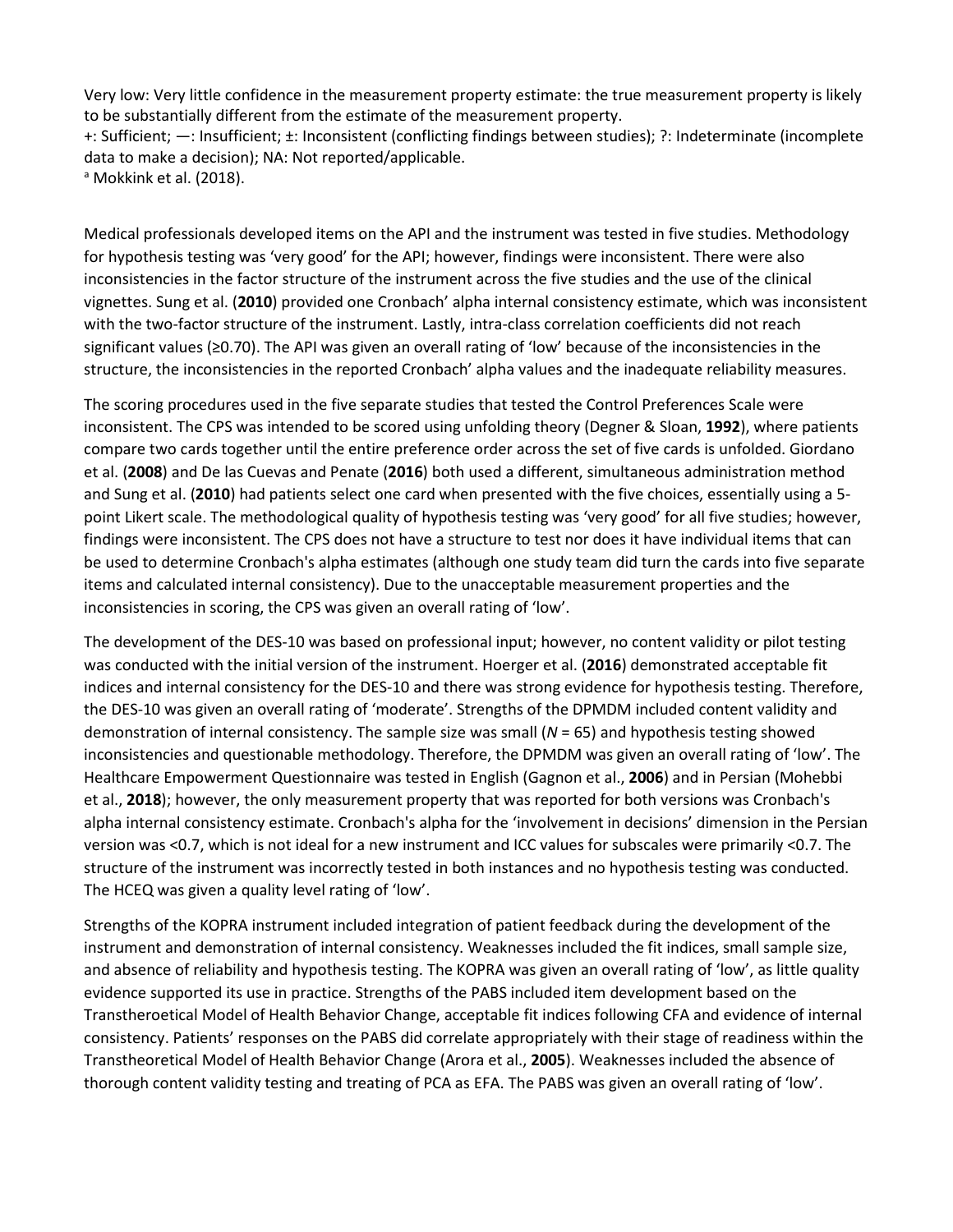# 6 DISCUSSION

To the best of our knowledge, this is the first systematic review of the psychometric properties of instruments that measure patients' preferences for engagement in health care. This systematic review identified, critically appraised, and summarized 16 studies that estimated the psychometric properties of eight instruments. Four of the studies were conducted to validate three of the instruments in different languages and cultures. Our critical appraisal of the 16 studies revealed that none of the author teams reported all nine measurement properties that are part of the psychometric analysis using COSMIN methodology. The psychometric properties of the 4Ps, DES-10, DPMDM, KOPRA, and PABS have only been assessed in single studies. Additional evaluations of the psychometric properties of those instruments are necessary before recommending their widespread use. While the API, CPS, and HCEQ were tested in multiple studies, there were inconsistencies in their measurement properties, administration methods, and instrument structures.

Each of the eight instruments had downgrading due to methodological issues and/or insufficient measurement properties. Common methodological issues uncovered were that instruments were not theoretically or conceptually derived or developed with input from patients themselves, incorrect usage and reporting of PCA or EFA, use of Pearson correlation instead of intra-class correlation or kappa measures when reporting reliability, failure to provide detail if testing conditions and patients were stable in retesting situations and the absence of a priori hypotheses to test convergent validity. The 4Ps was the only instrument not downgraded to doubtful or lower for methodological quality of measurement, yet its reported structural validity and reliability measurement properties were insufficient. However, the appropriateness of measuring reliability for patient preference for engagement instruments is questionable, given that patients' preferences may change over time and thus should be measured each time a patient interacts with the healthcare system.

It was alarming that most reviewed instruments were not theoretically driven, and end-users were not involved in their development. Without a sound theoretical or conceptual framework, the structural validity of an instrument or cross-study comparisons of results could be biased (Martinez, Lewis, & Weiner, **2014**). The meaningful involvement of consumers in research is now best practice worldwide (Manafo, Petermann, Mason-Lai, & Vandall-Walker, **2018**), as consumers can co-design instruments to ensure their needs are met and the final instrument is useable and acceptable. COSMIN criteria place the most weight on the measurement property of content validity, as it is crucial that instruments are comprehensible and relevant to the study population they are intended for (Mokkink et al., **2018**). Future research must focus on the development and validation of patient preference instruments using theoretical frameworks that include the concept of consumerism, to ensure that the instruments are measuring all dimensions of patient engagement. Instruments must also involve consumers in the development and initial testing of items to meet current demands for patient-centred landscapes (Forsythe et al., **2019**).

Applicability and clarity of items is important when evaluating the relevancy of an instrument. Henrikson, Davison, and Berry (**2011**) conducted an interview study with 20 men being treated for prostate cancer to examine perceptions of the meaning of the five card choices of the CPS and applicability to their clinical situation. They found confusion among the men about what each of the cards meant and difficulty applying the cards to situations where a multidisciplinary team was treating the men, as the cards specifically used the term 'doctor'. The CPS was not the only instrument in our study to use the term 'doctor' or 'physician' in the item text. The API used the term 'doctor' in five items; the only time 'nurse' was used in the API was in the high blood pressure vignette for the following item: 'how often the nurses should wake you up to check your temperature and blood pressure' (Ende et al., **1989**). The scope of nursing practice has advanced beyond taking vital signs and this item reflects a narrow and dated view of the role of the nurse from 30 years ago when the instrument was developed. The DPMDM used the term 'doctor' in 10 of 11 items. The 4Ps tool was the only tool reviewed that used the terminology 'healthcare staff' within items. Given the value placed on delivering care in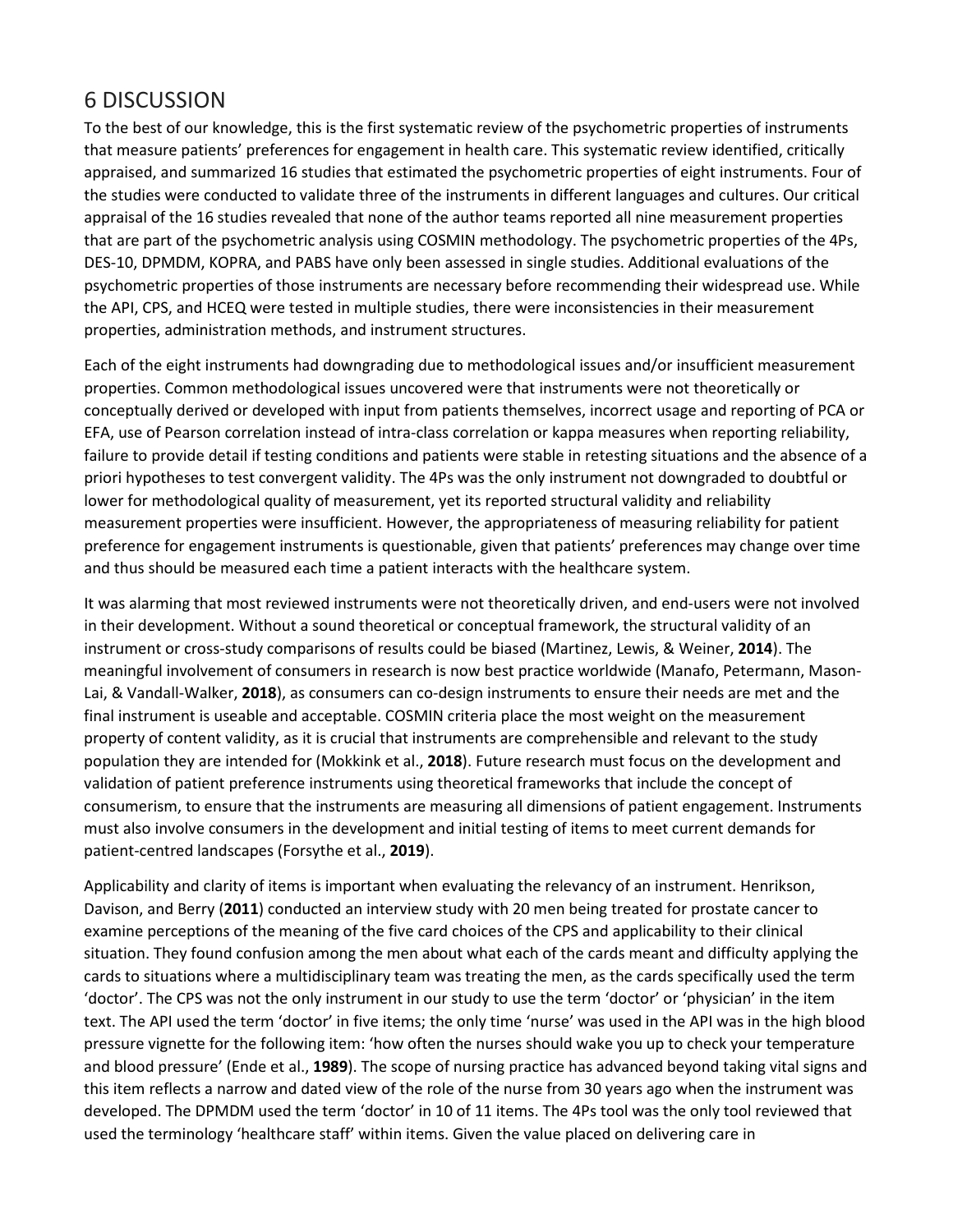multidisciplinary teams, future studies should consider using instruments with more inclusive language or develop new instruments that would be more cognizant of a team approach to care.

Two of the instruments, the API and the CPS, were created before the 21st century, when the provider–patient relationship was viewed more paternalistically, where patient participation did not extend beyond decisionmaking. Interestingly, the API and CPS are still being used in current studies to assess patient preferences as demonstrated by the studies included in this review (Bonfils et al., **2015**; De las Vuevas & Penate, **2016**; Morandi et al., **2017**). The delivery of value-based care became more prolific after the publication of the Institute of Medicine's (**2001**) Crossing the Quality Chasm. Healthcare systems have been urged to integrate patients into care in new innovative ways (Agency for Healthcare Research and Quality, **2018**, Patient-Centered Outcomes Research Institute, **2014**). The KOPRA and 4Ps were two instruments in this study that examined patient preferences for engagement in numerous capacities beyond decision-making including having dialogue with healthcare staff, sharing knowledge, partaking in planning, managing self-care, encouraging question asking and treating/getting to know oneself as a person; however, there was mixed evidence for methodological quality and properties for the two instruments. Instruments need to include items that reflect a full range of patient engagement activities, so that the full continuum of engagement can be assessed by the provider to better inform tailoring of engagement interventions.

Thirteen of the studies used convenience sampling and tested the instrument in specific samples: The 4Ps was tested with patients who had either a diagnosis of COPD or heart failure (Luhr et al., **2018**), the API was tested with patients who had pelvic floor disorders and patients who had a significant mental health disorder in three of the five studies (Bonfils et al., **2015**; Morandi et al., **2017**; Sung et al., **2010**), the CPS in oncology patients in two studies (Beaver et al., **1996**; Degner & Sloan, **1992**) and inpatients with mental health disorders, pelvic floor disorders, and multiple sclerosis (De las Cuevas & Penate, **2016**; Giordano et al., **2008**; Sung et al., **2010**), the DES-10 in oncology patients (Hoerger et al., **2016**), the DPMDM was tested with patients who had type 2 diabetes (Golin et al., **2001**), the HCEQ was tested in patients older than 75 years and Persian women of reproductive age (Gagnon et al., **2006**; Mohebbi et al., **2018**) and the KOPRA was tested in patients with chronic back pain or chronic ischaemic heart disease (Farin et al., **2011**). Only three of the studies used a heterogeneous sample of medical patients (Arora et al., **2005**; Ende et al., **1989**; Simon et al., **2010**). Ideally, an instrument measuring patient preference for engagement should be broad enough to be used with patients in any healthcare setting, who may be experiencing varying healthcare needs. Future studies should be conducted to examine if the validity of patient engagement instruments is consistent in other populations, providing stronger evidence for the generalizability of the initial findings. As a result of this review, the authors developed and are currently testing a new tool with a heterogeneous sample to measure patient preferences pertaining to a full range of patient engagement activities (Jerofke-Owen & Gariner-Villarreal, **2020**).

#### 6.1 Limitations and strengths

There were limitations and strengths to our review**.** This review was limited to studies published in English, therefore instruments developed and evaluated in other languages or cultures may have been overlooked. Although a meticulous search of four databases was conducted to identify instruments, there are other databases and grey literature that were not searched and some existing instruments may have been missed. It is possible that relevant articles may have been excluded if there was no mention of evaluation of psychometric properties in the abstract. Two health librarians were actively involved in the search methodology and both authors independently screened articles and conducted handsearching, strengthening the search process.

To the best of our knowledge, this is the first systematic review that identifies, critically appraises, and summarizes the psychometric evidence of instruments that measure patient preferences for engagement in health care. This review was conducted using COSMIN guidelines and two reviewers independently screened all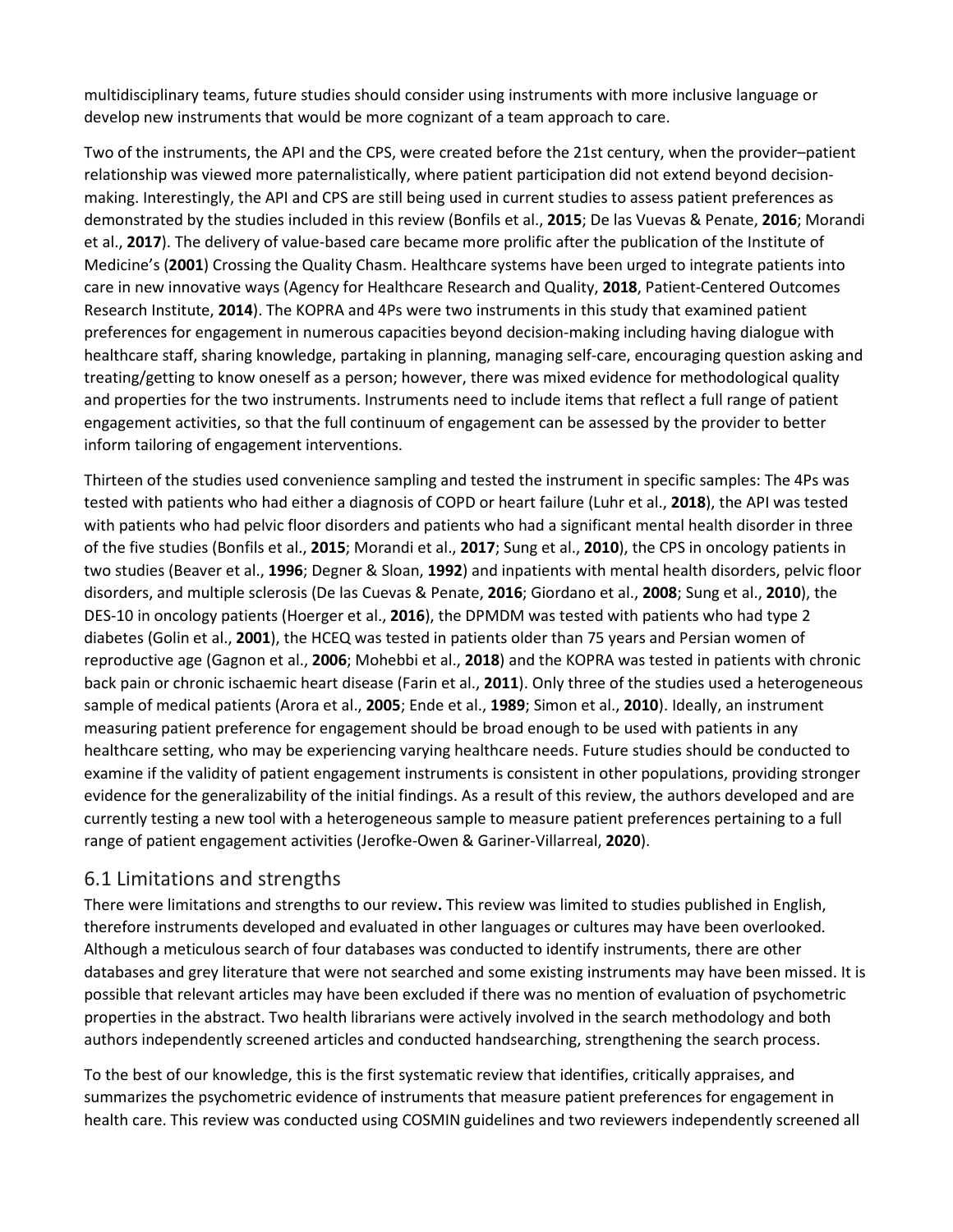of the articles and evaluated all of the included instruments. A statistician was also consulted to assist with evaluating the quality of the methodology and measurement properties of the instruments. We were limited to evaluating measurement properties of the instruments that were published.

# 7 CONCLUSION

This systematic review included eight instruments to measure patient preferences for engagement in their health care that were tested in 16 single studies. All measurement properties were not tested or reported for any one instrument and the methodological quality and assessment of measurement properties were limited or conflicting. Special care should be given to involving consumers in the instrument development process of future instruments, given our culture is now more expecting and accepting of patient engagement in care and research. The 4Ps and DES-10 instruments had the highest overall GRADE scores; however, each still had some underlying methodological issues, insufficient measurement properties and was tested in homogenous samples. Cautious use of these instruments is recommended until further high-quality studies are conducted. The use of COSMIN guidelines when developing future psychometric studies may strengthen the methodology used and improve the confidence that the true measurement properties are close to the estimates provided by the researchers. Future research must also encompass a broader focus for patient engagement beyond communicative processes such as decision-making and focus on theoretical frameworks for consumerism. Patient preference for engagement instruments should be tested in multiple studies using heterogeneous samples, as the underlying construct of engagement should be applicable to all types of patients regardless of diagnosis or setting. Without a robust way to identify patients' preference for engagement, healthcare professionals may use ineffective strategies to engage patients in their care.

# ACKNOWLEDGEMENTS

The authors thank Katrina Henderson at Griffith University for her assistance with the literature search.

# CONFLICT OF INTEREST

No conflict of interest has been declared by the authors.

# AUTHOR CONTRIBUTIONS

TJO, MGV, AF, and GT made substantial contributions to conception and design, or acquisition of data, or analysis and interpretation of data; involved in drafting the manuscript or revising it critically for important intellectual content; given final approval of the version to be published. Each author should have participated sufficiently in the work to take public responsibility for appropriate portions of the content; and agreed to be accountable for all aspects of the work in ensuring that questions related to the accuracy or integrity of any part of the work are appropriately investigated and resolved.

# References

- Agency for Healthcare Research and Quality (AHRQ). (2018). Engaging patients and families in their health care. Retrieved from [https://www.ahrq.gov/professionals/quality-patient-safety/patient-family](https://www.ahrq.gov/professionals/quality-patient-safety/patient-family-engagement/index.html)[engagement/index.html](https://www.ahrq.gov/professionals/quality-patient-safety/patient-family-engagement/index.html)
- Arora, N. K., Ayanian, J. Z., & Guadagnoli, E. (2005). Examining the relationship of patients' attitudes and beliefs with their self-reported level of participation in medical decision-making. *Medical Care*, **43**(9), 865– 872. <https://doi.org/10.1097/01.mlr.0000173560.18607.67>
- Beaver, K., Luker, K. A., Owens, R. G., Leinster, S., Degner, L., & Sloan, J. A. (1996). Treatment decision making in women newly diagnosed with breast cancer. *Cancer Nursing*, **19**(1), 8– 19. <https://doi.org/10.1097/00002820-199602000-00002>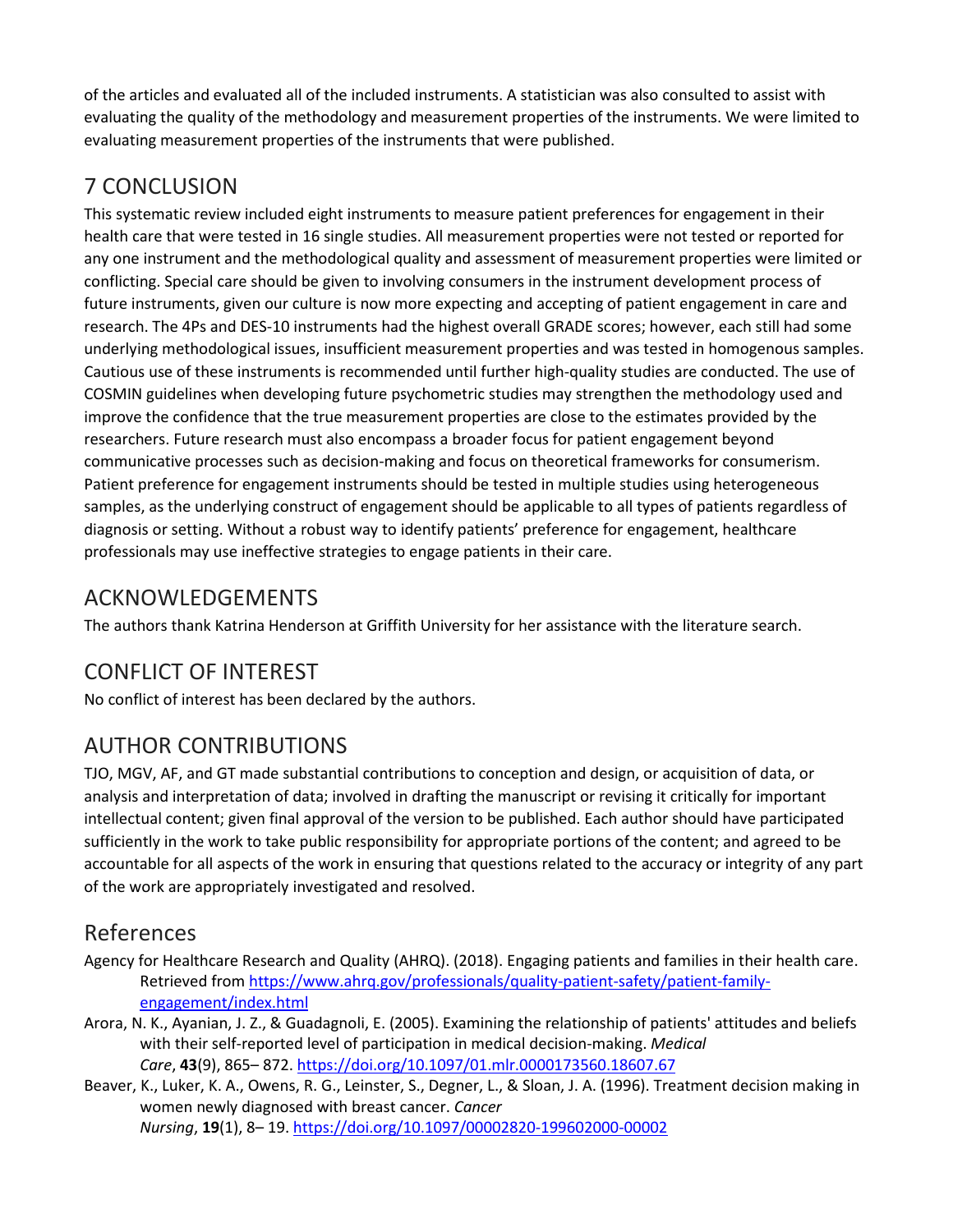- Black, N., Varaganum, M., & Hutchings, A. (2014). Relationship between patient reported experience (PREMs) and patient reported outomes (PROMs) in elective surgery. *BMJ Quality and Safety*, **23**, 534– 542. <https://doi.org/10.1136/bmjqs-2013-002707>
- Bolvin, A., L'Esperance, A., Gauvin, F., Dumez, V., Macaulay, A. C., Lehouxx, P., & Abelson, J. (2018). Patient and public engagement in research and health system decision making: A systematic review of evaluation tools. *Health Expectations*, **21**(6), 1075– 1084. <https://doi.org/10.1111/hex.12804>
- Bonfils, K. A., Adams, E. L., Mueser, K. T., Wright-Berryman, J. L., & Salyers, M. P. (2015). Factor structure of the Autonomy Preference Index in people with severe mental illness. *Psychiatry Research*, **228**(3), 526– 530. <https://doi.org/10.1016/j.psychres.2015.06.004>
- Carman, K. L., Dardess, P., Maurer, M., Sofaer, S., Adams, K., Bechtel, C., & Sweeney, J. (2013). Patient and family engagement: A framework for understanding the elements and developing interventions and policies. *Health Affairs*, **32**(2), 223– 231. [0.1377/hlthaff.2012.1133](https://onlinelibrary.wiley.com/doi/full/10.1111/0.1377/hlthaff.2012.1133)
- Carman, K., Lawrence, W., & Siegel, J. (2019). The 'new' health care consumerism. Retrieved from <https://www.healthaffairs.org/do/10.1377/hblog20190304.69786/full/>
- Clarivate Analytics. (2019). EndNote X8. Retrieved from <https://endnote.com/>
- De las Cuevas, C., & Penate, W. (2016). Validity of the Control Preferences Scale in patients with emotional disorders. *Patient Preference and Adherence*, **10**, 2351– 2356. doi[:https://doi.org/10.2147/PPA.S122377](https://doi.org/10.2147/PPA.S122377)
- Degner, L. F., & Sloan, J. A. (1992). Decision making during serious illness: What role do patients really want to play? *Journal of Clinical Epidemiology*, **45**(9), 941– 950. [https://doi.org/10.1016/0895-4356\(92\)90110-9](https://doi.org/10.1016/0895-4356(92)90110-9)
- Doyle, C., Lennox, L., & Bell, D. (2013). A systematic review of evidence on the links between patient experience and clinical safety and effectiveness. *British Medical Journal Open*, **3**(1). doi[:https://doi.org/10.1136/bmjopen-2012-001570](https://doi.org/10.1136/bmjopen-2012-001570)
- Drenkard, K., Swartwout, E., Deyo, P., & O'Neil, M. B. (2015). Interactive care model: A framework for more fully engaging people in their healthcare. *Journal of Nursing Administration*, **45**(10), 503– 510. <https://doi.org/10.1097/NNA.0000000000000242>
- Duke, C. C., Lynch, W. D., Smith, B., & Winstanley, J. (2015). Validity of a new patient engagement measure: The Altarum Consumer Engagement (ACE) Measure. *The Patient,* **8**(6), 559- 568. doi[:https://doi.org/10.1007/s40271-015-0131-2](https://doi.org/10.1007/s40271-015-0131-2)
- Ende, J., Kazis, L., Ash, A., & Moskowitz, M. A. (1989). Measuring patients' desire for autonomy: Decision making and information-seeking preferences among medical patients. *Journal of General Internal Medicine*, **4**(1), 23– 30. <https://doi.org/10.1007/BF02596485>
- Etkind, S., Bone, A. E., Lovell, N., Higginson, I. J., & Murtagh, F. E. M. (2018). Influences on care preferences of older people with advanced illness: A systematic review and thematic synthesis. *Journal of the American Geriatric Society*, **66**, 1031– 1039. <https://doi.org/10.1111/jgs.15272>
- Farin, E., Gramm, L., & Kosiol, D. (2011). Development of a questionnaire to assess communication preferences of patients with chronic illness. *Patient Education & Counseling*, **82**(1), 81– 88. <https://doi.org/10.1016/j.pec.2010.02.011>
- Florin, J., Ehrenberg, A., & Ehnfors, M. (2005). Patients' and nurses' perceptions of nursing problems in an acute care setting. *Journal of Advanced Nursing*, **51**(2), 140– 149. [https://doi.org/10.1111/j.1365-](https://doi.org/10.1111/j.1365-2648.2005.03477.x) [2648.2005.03477.x](https://doi.org/10.1111/j.1365-2648.2005.03477.x)
- Forsythe, L. P., Carman, K. L., Szydlowski, V., Fayish, L., Davidson, L., Hickam, D. H., … Anyanwu, C. U. (2019). Patient engagement in research: Early findings from the patient-centered outcomes research institute. *Health Affairs*, **38**(3), 359– 367. <https://doi.org/10.1377/hlthaff.2018.05067>
- Gagnon, M., Hibert, R., Dube, M., & Dubois, M. F. (2006). Development and validation of an instrument measuring individual empowerment in relation to personal health care: The Health Care Empowerment Questionnaire (HCEQ). *American Journal of Health* 
	- *Promotion*, **20**(6), 429– 435. <https://doi.org/10.4278/0890-1171-20.6.429>
- Giordano, A., Mattarozzi, K., Pucci, E., Leone, M., Casini, F., Collimedaglia, L., & Solari, A. (2008). Participation in medical decision-making: Attitudes of Italians with multiple sclerosis. *Journal of Neurological Sciences*, **275**, 86– 91. <https://doi.org/10.1016/j.jns.2008.07.026>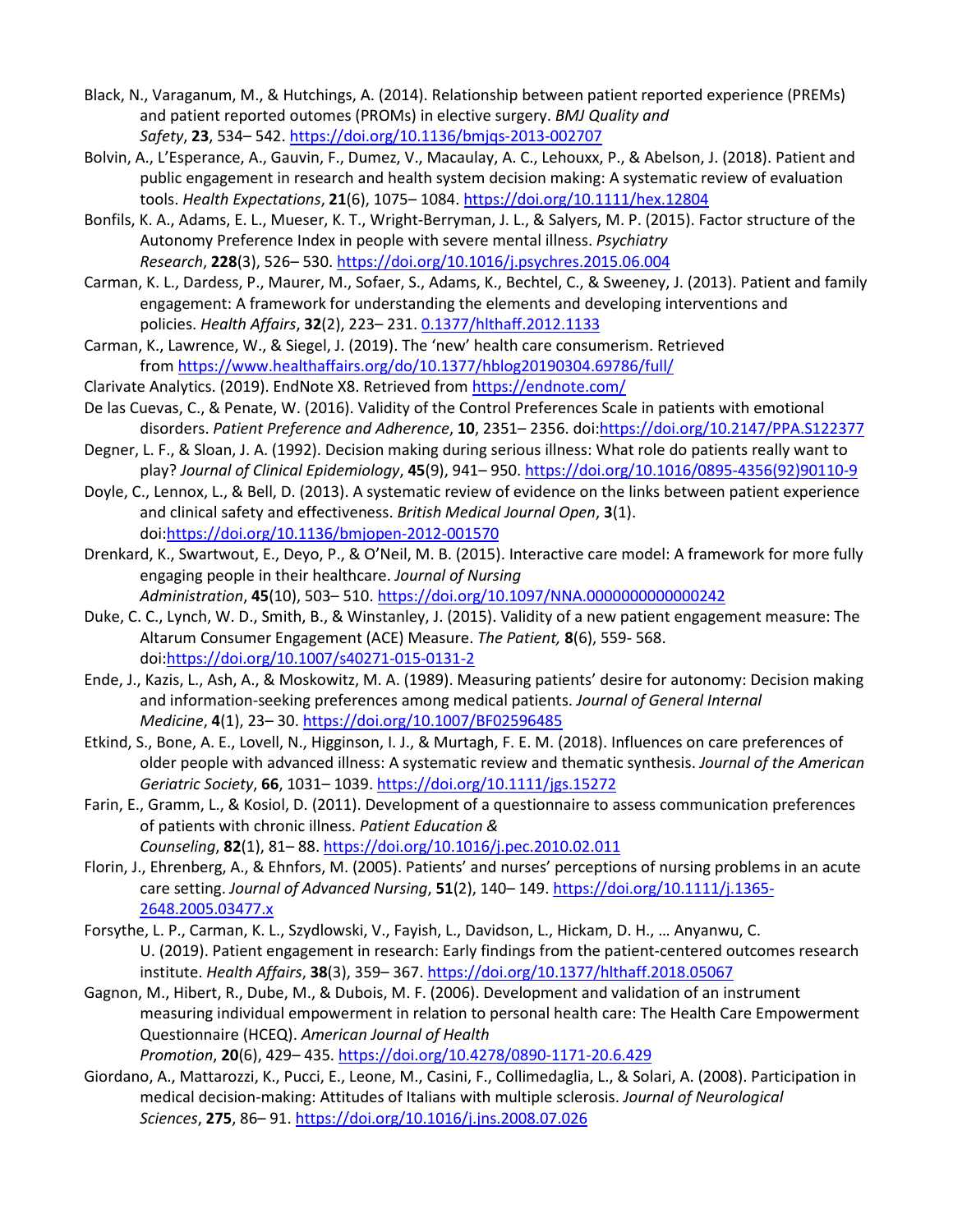- Golin, C. E., DiMatteo, M. R., Leake, B., Duan, N., & Gelberg, L. (2001). A diabetes-specific measure of patient desire to participate in medical decision making. *Diabetes Educator*, **27**(6), 875– 886. <https://doi.org/10.1177/014572170102700613>
- Graffigna, G., & Barello, S. (2018). Spotlight on the Patient Health Engagement model (PHE model): A psychosocial theory to understand people's meaningful engagement in their own health care. *Patient Preferences and Adherence*, **12**, 1261– 1271. <https://doi.org/10.2147/PPA.S145646>
- Gruman, J., Rovner, M. H., French, M. E., Jeffress, D., Sofaer, S., Shaller, D., & Prager, D. J. (2010). From patient education to patient engagement: implications for the field of patient education. *Patient Education and Counseling*, **78**(3), 350– 356. <https://doi.org/10.1016/j.pec.2010.02.002>
- Henrikson, N. B., Davison, B. J., & Berry, D. L. (2011). Measuring decisional control preferences in men newly diagnosed with prostate cancer. *Journal of Psychosocial*
- *Oncology*, **29**, 606– 618. <https://doi.org/10.1080/07347332.2011.615383> Higgins, T., Larson, E., & Schnall, R. (2017). Unraveling the meaning of patient engagement: A concept
- analysis. *Patient Education and Counseling*, **100**(1), 30– 36. <https://doi.org/10.1016/j.pec.2016.09.002> Hoerger, M., Chapman, B. P., Mohile, S. G., & Duberstein, P. R. (2016). Development and psychometric
- evaluation of the Decisional Engagement Scale (DES-10): A patient-reported psychosocial survey for quality cancer care. *Psychological Assessment*, **28**(9), 1087– 1100. <https://doi.org/10.1037/pas0000294> Institute of Medicine. (2001). Crossing the quality chasm. Retrieved
- from [http://www.nationalacademies.org/hmd/~/media/Files/Report%20Files/2001/Crossing-the-](http://www.nationalacademies.org/hmd/%7E/media/Files/Report%2520Files/2001/Crossing-the-Quality-Chasm/Quality%2520Chasm%25202001%2520%2520report%2520brief.pdf)[Quality-Chasm/Quality%20Chasm%202001%20%20report%20brief.pdf](http://www.nationalacademies.org/hmd/%7E/media/Files/Report%2520Files/2001/Crossing-the-Quality-Chasm/Quality%2520Chasm%25202001%2520%2520report%2520brief.pdf)
- Jerofke-Owen, T., & Dahlman, J. (2019). Patients' perspectives on engaging in their healthcare while hospitalized. *Journal of Clinical Nursing*, **28**(1–2), 340– 350. <https://doi.org/10.1111/jocn.14639>
- Jerofke-Owen, T. A., & Garnier-Villarreal, M. (2020). Development and psychometric analysis of the patient preferences for engagement tool. *Nursing Research*, 1[–10.](https://onlinelibrary.wiley.com/doi/full/10.1111/10) [published ahead of print] <https://doi.org/10.1097/NNR.0000000000000423>
- Kolovos, P., Kaitelidou, D., Lemonidou, C., Sachlas, A., & Sourtzi, P. (2016). Patients' perceptions and preferences of participation in nursing care. *Journal of Research in*

*Nursing*, **21**(4), 290– 303. <https://doi.org/10.1177/1744987116633498>

- Latimer, S., Chaboyer, W., & Gillespie, B. (2014). Patient participation in pressure injury prevention: Giving patient's a voice. *Scandinavian Journal of Caring Sciences*, **28**(4), 648– 656. <https://doi.org/10.1111/scs.12088>
- Luhr, K., Eldh, A. C., Nilsson, U., & Holmefur, M. (2018). Patient preferences for patient participation: Psychometric evaluation of The 4Ps tool in patients with chronic heart or lung disorders. *Nordic Journal of Nursing Research*, **38**(2), 68– 76. <https://doi.org/10.1177/2057158517713156>
- Manafo, E., Petermann, L., Mason-Lai, P., & Vandall-Walker, V. (2018). Patient engagement in Canada: A scoping review of the 'how' and 'what' of patient engagement in health research. *Health Research Policy and Systems*, **16**, 5. <https://doi.org/10.1186/s12961-018-0282-4>
- Mangin, D., Stephen, G., Bismah, V., & Risdon, C. (2016). Making patient values visible in healthcare: A systematic review of tools to assess patient treatment priorities and preferences in the context of multimorbidity. *British Medical Journal Open*, **6**(6), e010903. [https://doi.org/10.1136/bmjopen-2015-](https://doi.org/10.1136/bmjopen-2015-010903) [010903](https://doi.org/10.1136/bmjopen-2015-010903)
- Martinez, R. G., Lewis, C. C., & Weiner, B. J. (2014). Instrumentation issues in implementation science. *Implementation Science*, **9**, 118. <https://doi.org/10.1186/s13012-014-0118-8>
- Mavis, B., Holmes Rovner, M., Jorgenson, S., Coffey, J., Anand, N., Bulica, E., … Ernst, A. (2015). Patient participation in clinical encounters: A systematic review to identify self-report measures. *Health Expectations*, **18**(6), 1827– 1843. <https://doi.org/10.1111/hex.12186>
- Mohebbi, B., Tol, A., Shakibazadeh, E., Yaseri, M., Sabouri, M., & Agide, F. D. (2018). Testing psychometric of Health Empowerment Questionnaire (HCEQ) among Iranian reproductive age women: Persian version. *Ethiopian Journal of Health Sciences*, **28**(3), 341– 346. <https://doi.org/10.4314/ejhs.v28i3.12>